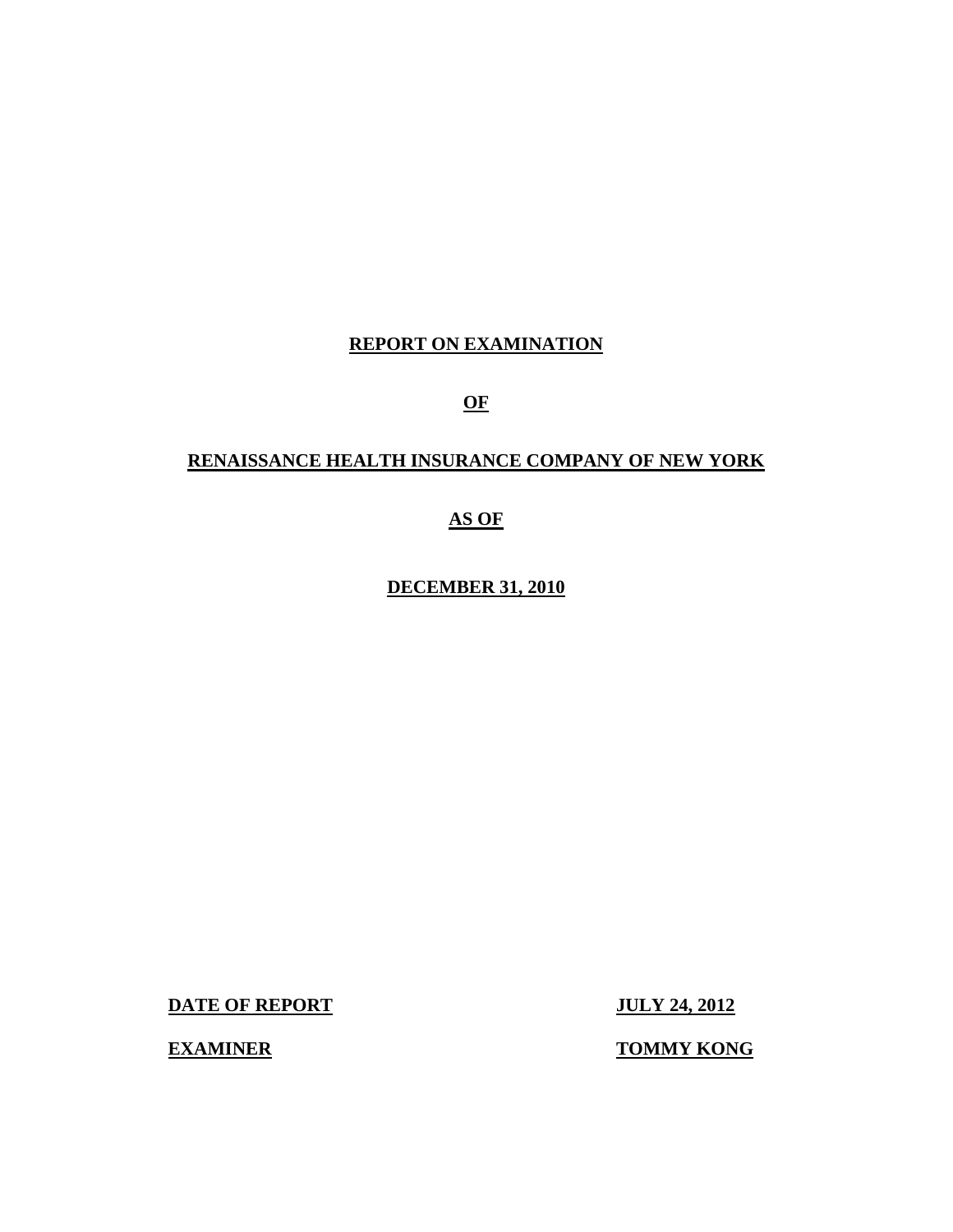# **TABLE OF CONTENTS**

# **ITEM NO.**

# **PAGE NO.**

| 1. | Scope of the examination                         | 3  |
|----|--------------------------------------------------|----|
| 2. | Description of the Company                       | 5  |
|    | Management and controls<br>A.                    | 6  |
|    | Enterprise risk management<br><b>B.</b>          | 8  |
|    | C.<br>Corporate governance                       | 9  |
|    | Territory and plan of operation<br>D.            | 11 |
|    | E.<br>Reinsurance                                | 12 |
|    | F.<br>Holding company system                     | 14 |
|    | Significant operating ratios<br>G.               | 17 |
|    | New York Insurance Law Section 325(a) plan<br>H. | 18 |
| 3. | <b>Financial statements</b>                      | 19 |
|    | A. Balance sheet                                 | 19 |
|    | Statement of revenue and expenses<br><b>B.</b>   | 21 |
|    | and capital and surplus                          |    |
| 4. | Claims unpaid                                    | 22 |
| 5. | Market conduct activities                        | 22 |
|    | Sales and advertising<br>A.                      | 23 |
|    | Fraud prevention plan<br><b>B</b> .              | 23 |
|    | Claim forms<br>$C_{\cdot}$                       | 24 |
|    | Explanation of benefits statements<br>D.         | 24 |
|    | Ε.<br>Prompt Pay Law                             | 25 |
| 6. | Compliance with prior report on examination      | 29 |
| 7. | Summary of comments and recommendations          | 30 |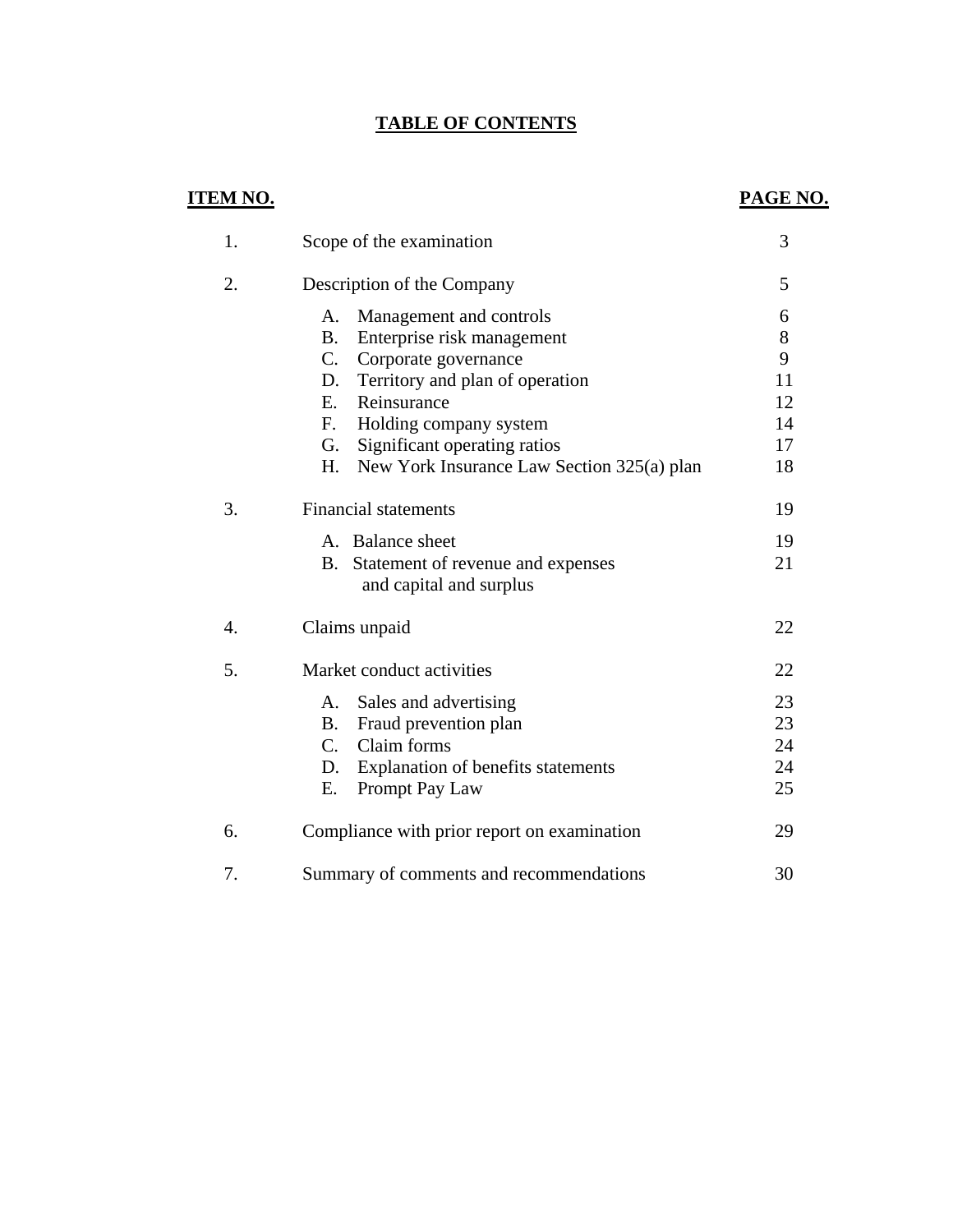

# NEW YORK STATE DEPARTMENT<sub>of</sub> FINANCIAL SERVICES

Andrew M. Cuomo **Benjamin M. Lawsky** Governor Superintendent Superintendent Superintendent Superintendent Superintendent Superintendent Superintendent

July 24, 2012

Honorable Benjamin M. Lawsky Superintendent of Financial Services Albany, New York 12257

Sir:

Pursuant to the requirements of the New York Insurance Law, and acting in accordance with the instructions contained in Appointment Number 30686, dated March 17, 2011, attached hereto, I have made an examination of Renaissance Health Insurance Company of New York, an accident and health insurance company licensed pursuant to Article 42 of the New York Insurance Law, as of December 31, 2010, and respectfully submit the following report thereon.

The examination was conducted at the main administrative office of Renaissance Health Insurance Company of New York located at 4100 Okemos Road, Okemos, Michigan.

Wherever the designations "the Company" or "RHICNY" appear herein, without qualification, they should be understood to indicate Renaissance Health Insurance Company of New York.

Wherever the designation "RHC" appears herein, without qualification, it should be understood to indicate Renaissance Holding Company, RHICNY's immediate parent.

Wherever the designation "RHSC" appears herein, without qualification, it should be understood to indicate Renaissance Health Service Corporation, RHICNY's ultimate parent.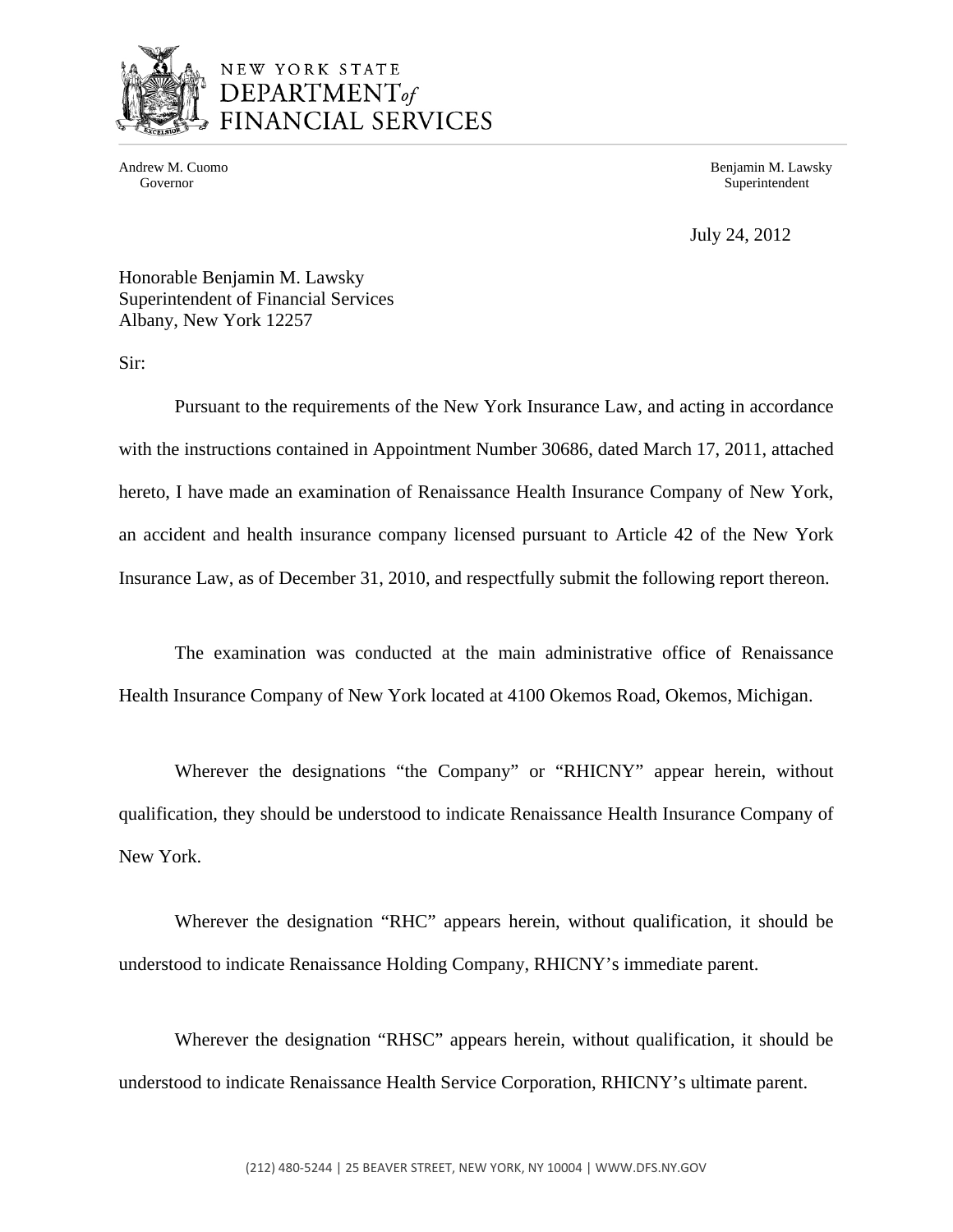Wherever the designation "the Department" appears herein, without qualification, it should be understood to indicate the New York State Department of Financial Services.

It should be noted that the New York State Insurance Department merged with the New York State Banking Department on October 3, 2011 to become the New York State Department of Financial Services.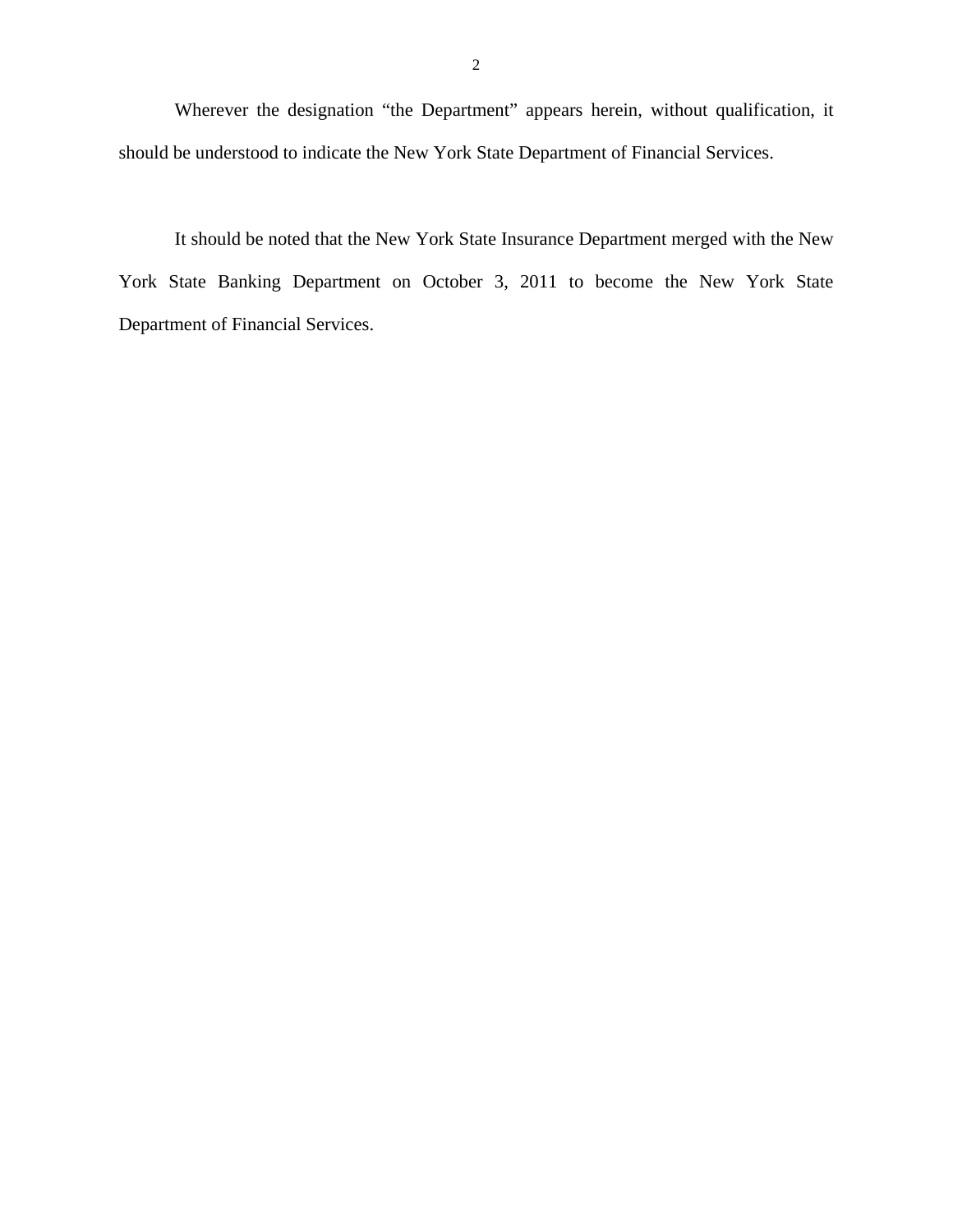# **1. SCOPE OF THE EXAMINATION**

The previous examination of the Company was conducted as of December 31, 2006. This examination of the Company was a combined financial and market conduct examination and covered the four-year period from January 1, 2007 through December 31, 2010. The financial component of the examination was conducted as a financial examination, as defined in the National Association of Insurance Commissioners ("NAIC") *Financial Condition Examiners Handbook, 2010 Edition* ("the Handbook"). The examination was conducted observing the guidelines and procedures in the Handbook, and transactions occurring subsequent to December 31, 2010 were reviewed where deemed appropriate by the examiner.

The financial portion of the examination was conducted on a risk-focused basis in accordance with the provisions of the Handbook, which provides guidance for the establishment of an examination plan based on the examiner's assessment of risk in the Company's operations and utilizes that evaluation in formulating the nature and extent of the examination. The examiner planned and performed the examination to evaluate the Company's current financial condition, as well as to identify prospective risks that may threaten the future solvency of the Company. The risk-focused examination approach was included in the Handbook for the first time in 2007; thus, this was the first such type of examination of the Company.

The examiner identified key processes, assessed the risks within those processes and assessed the internal control systems and procedures used to mitigate those risks. The examination also included an assessment of the principles used and significant estimates made by management, an evaluation of the overall financial statement presentation, and determined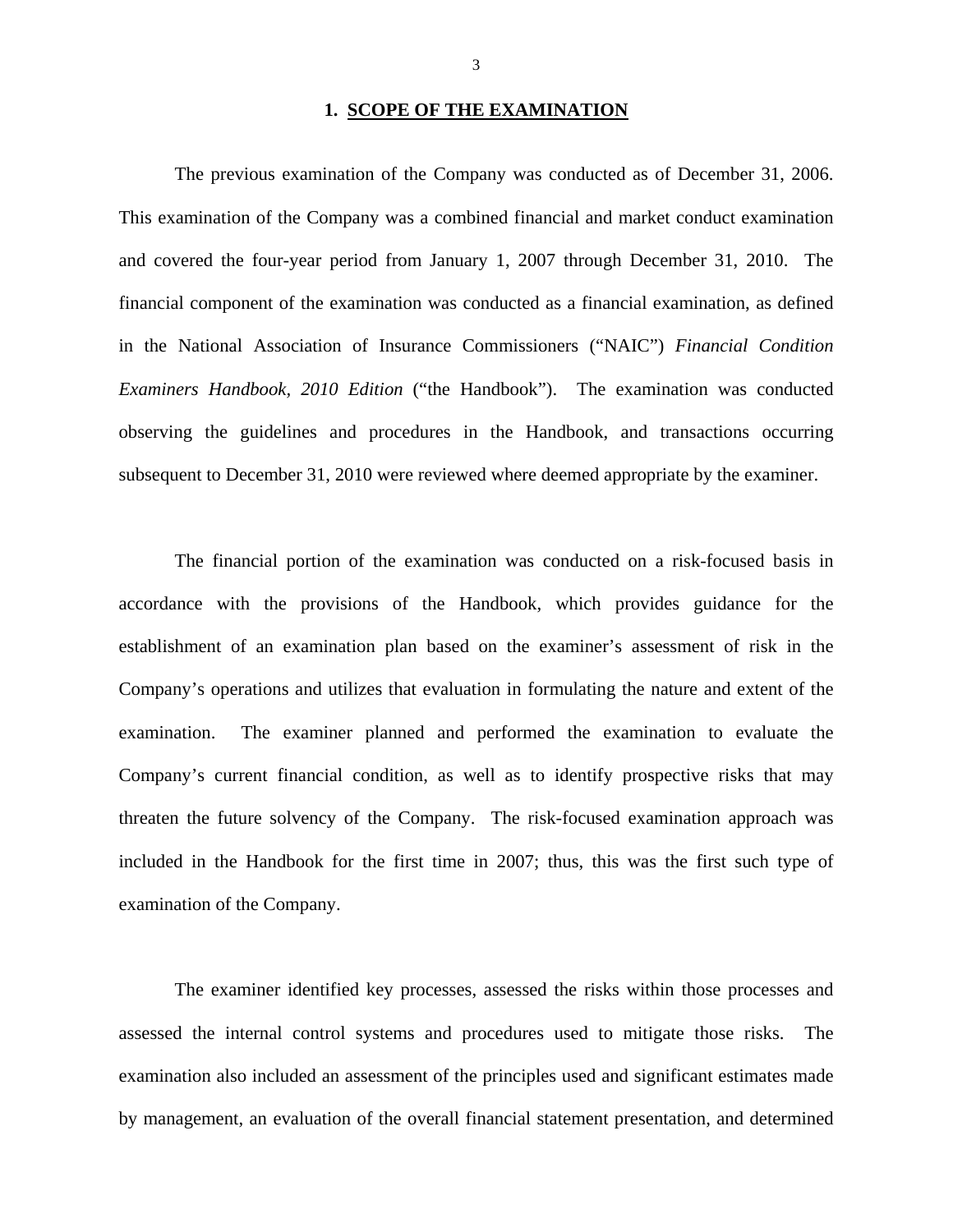management's compliance with the Department's statutes and guidelines, Statutory Accounting Principles, as adopted by the Department, and NAIC annual statement instructions.

Information concerning the Company's organizational structure, business approach and control environment were utilized to develop the examination approach. The examination evaluated the Company's risks and management activities in accordance with the NAIC's nine branded risk categories.

These categories are as follows:

- Pricing/Underwriting
- Reserving
- Operational
- **Strategic**
- Credit
- Market
- **Liquidity**
- **Legal**
- Reputational

The Company was audited annually for the years 2007 through 2010, by the accounting firm of Plante & Moran, PLLC ("P&M"). The Company received an unqualified opinion in each of those years. Certain audit work papers of P&M were reviewed and relied upon in conjunction with this examination. A review was also made of Delta Dental Plan of Michigan, Inc.'s internal audit function and enterprise risk management program with respect to the operations of the Company.

A review was also made to ascertain what actions were taken by the Company with regard to comments and recommendations made in the prior report on examination.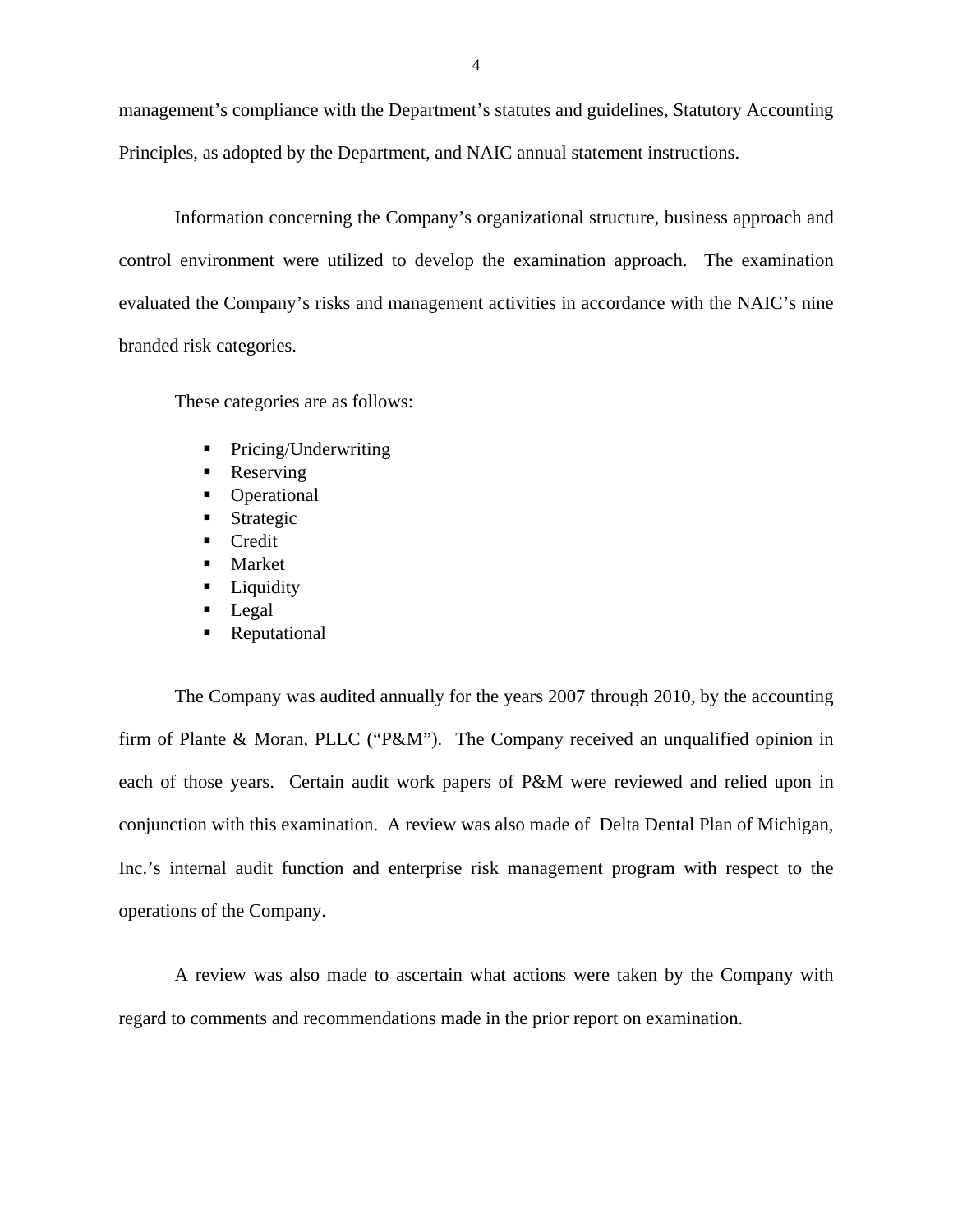This report on examination is confined to financial statements and comments on those matters which involve departures from laws, regulations or rules, or which are deemed to require an explanation or description.

#### **2**. **DESCRIPTION OF THE COMPANY**

The Company was incorporated on May 21, 1979 as Arista Insurance Company ("Arista"), a property and casualty insurance company licensed under the laws of the State of New York, and commenced business on October 11, 1979. On August 19, 2002, Delta Dental Plan of Indiana acquired all the issued and outstanding shares of Arista. On September 16, 2003, Arista amended its Article of Incorporation and By-laws and acted to change its license in the State of New York from a property and casualty insurance company, to an accident and health insurer subject to Article 42 of the New York Insurance Law. Concurrently, Arista changed its name to Renaissance Health Insurance Company of New York.

The Company is a for-profit corporation authorized to write accident and health insurance and substantially similar kinds of insurance as defined in Section  $1113(a)(3)(i)$  of the New York Insurance Law. Through its license, the Company currently offers only indemnity dental insurance.

 as a result, including the transfer of RHICNY to Renaissance Holding Company ("RHC"). Delta Dental Plan of Indiana, Inc. contributed its full ownership in RHICNY to RHC in In March of 2006, the Company's ultimate parent, Renaissance Health Service Corporation, reorganized its corporate structure. Several transactions among affiliates occurred exchange for RHC's stock. As a result of this transaction, RHC became the immediate parent company of RHICNY.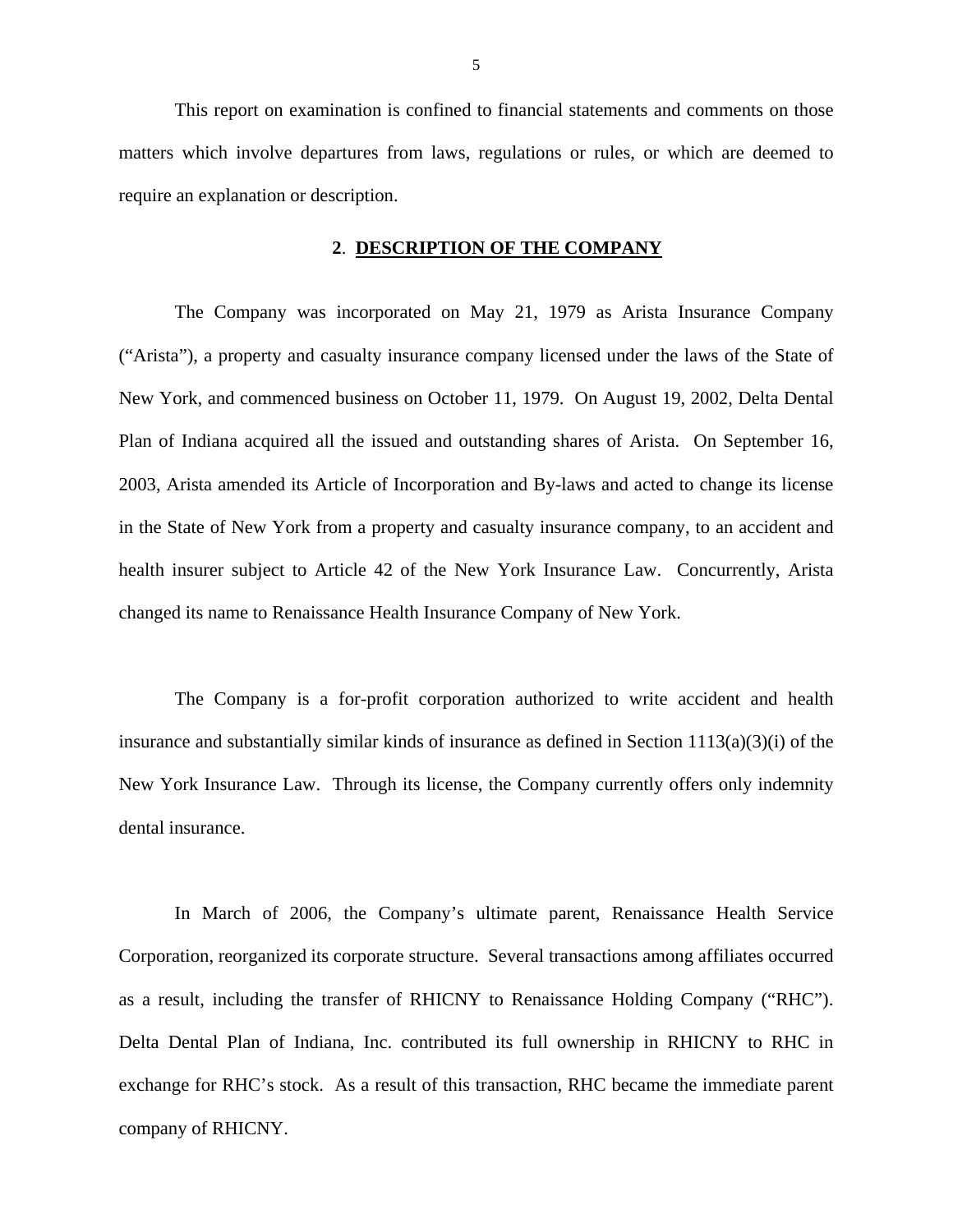## A. Management and Controls

Pursuant to the Company's charter and by-laws, management of the Company is to be vested in a Board of Directors comprised of no less than thirteen (13) and no more than twentyone (21) members.

As of December 31, 2010, the Company's Board of Directors was comprised of the following thirteen (13) members:

Name and Residence Patrick T. Cahill, JD Milford, Michigan Michael B. Clark Westerville, Ohio Sherry L. Crisp Okemos, Michigan Laura L. Czelada, CPA Okemos, Michigan Thomas J. Fleszar, DDS Okemos, Michigan Karen M. Green Okemos, Michigan Nancy E. Hostetler Okemos, Michigan Jed J. Jacobson, DDS, MS, MPH Okemos, Michigan Matthew F. Majeske New York, New York J. Thomas Perry Nashville, Tennessee James R. Sherin Albany, New York Philip A. Wenk, DDS Nashville, Tennessee Edward J. Zobeck, MEd Okemos, Michigan Principal Business Affiliation Retired Senior VP & Chief Marketing Officer, Delta Dental Plans of Michigan, Ohio, and Indiana Senior Vice President, Operations of Delta Dental Plan of Michigan, Inc. Chief Operating Officer, Renaissance Health Service Corporation President & CEO, Renaissance Health Service Corporation Vice President, Quality Assurance & Informatics of Delta Dental Plan of Michigan, Inc. Senior Vice President, Corporate & Public Affairs of Delta Dental Plan of Michigan, Inc. Senior VP & Chief Science Officer, Delta Dental Plan of Michigan, Inc. Physician & Psychiatrist, Elmhurst Hospital Center Chief Financial Officer, Delta Dental of Tennessee President & CEO, Retail Counsel of New York State President & CEO, Delta Dental of Tennessee Chief Administrative Officer, Renaissance Health Service Corporation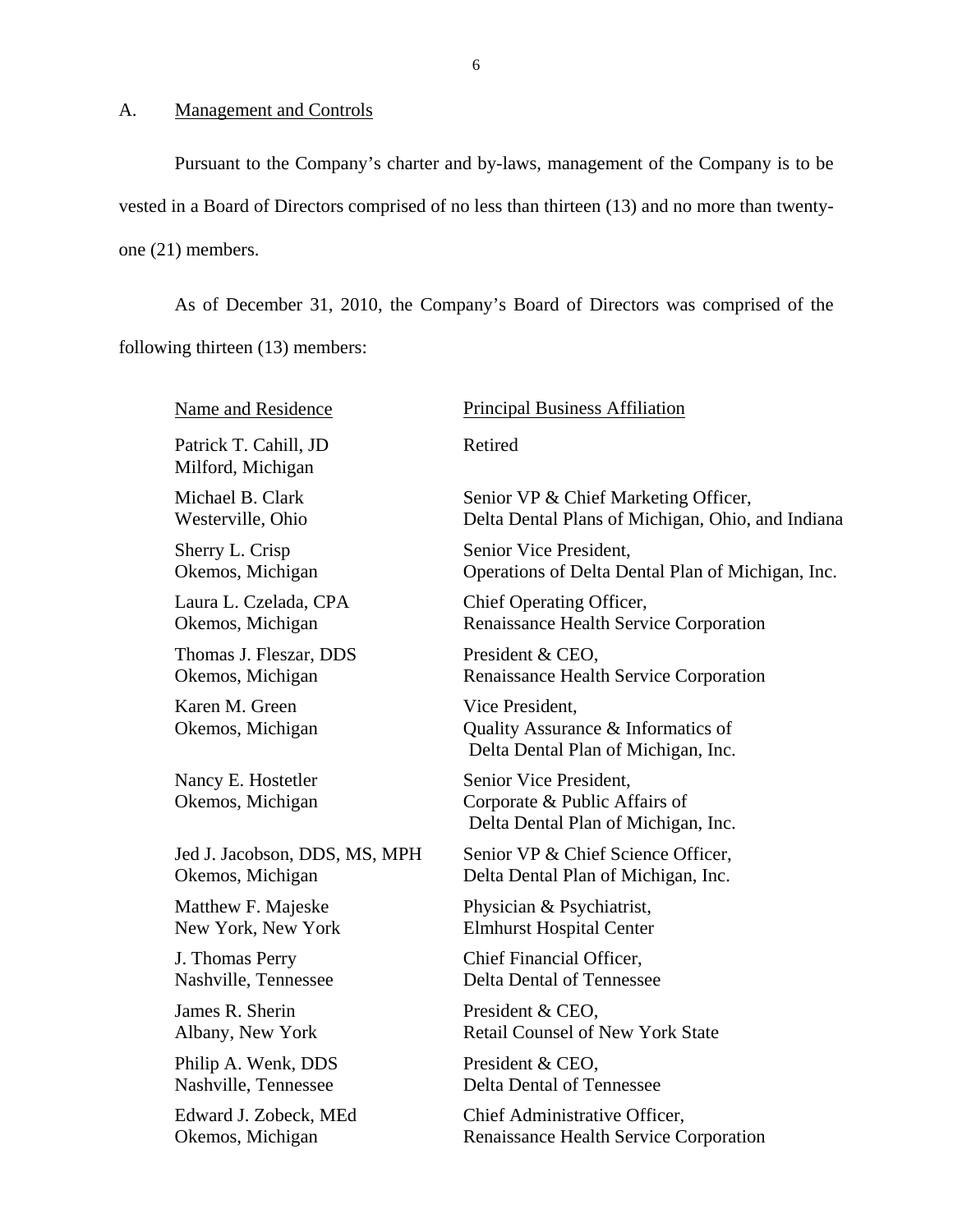Per the Company's by-laws, the Board of Directors is required to meet once each calendar year, which is designated as the annual meeting of the Board of Directors. The annual meeting is to take place on the second Thursday of May of each year. Special meetings of the Board of Directors may be called by the President, any Vice President or any two (2) directors.

The Board of Directors has a fiduciary responsibility and must evince an ongoing interest in the affairs of the Company. Having one board meeting per year does not fulfill such criteria. It is important that board members meet periodically, preferably at least once each quarter, to set forth their views on relevant matters so that the Board may reach appropriate decisions in a timely manner.

It is recommended that the Board of Directors of RHICNY meet at least quarterly during each calendar year and that RHICNY amend its by-laws to reflect such requirement.

A review of the minutes of the Board of Directors' meetings held during the examination period revealed that the meetings were generally well attended, with all but one board member attending at least one-half of the meetings that they were eligible to attend.

Members of the Board have a fiduciary responsibility and must evince an ongoing interest in the affairs of the Company. It is essential that Board members attend meetings consistently and set forth their views on relevant matters so that appropriate policy decisions may be reached by the Board. Board members who fail to attend at least one-half of the Board's regular meetings, unless appropriately excused, do not fulfill such criteria.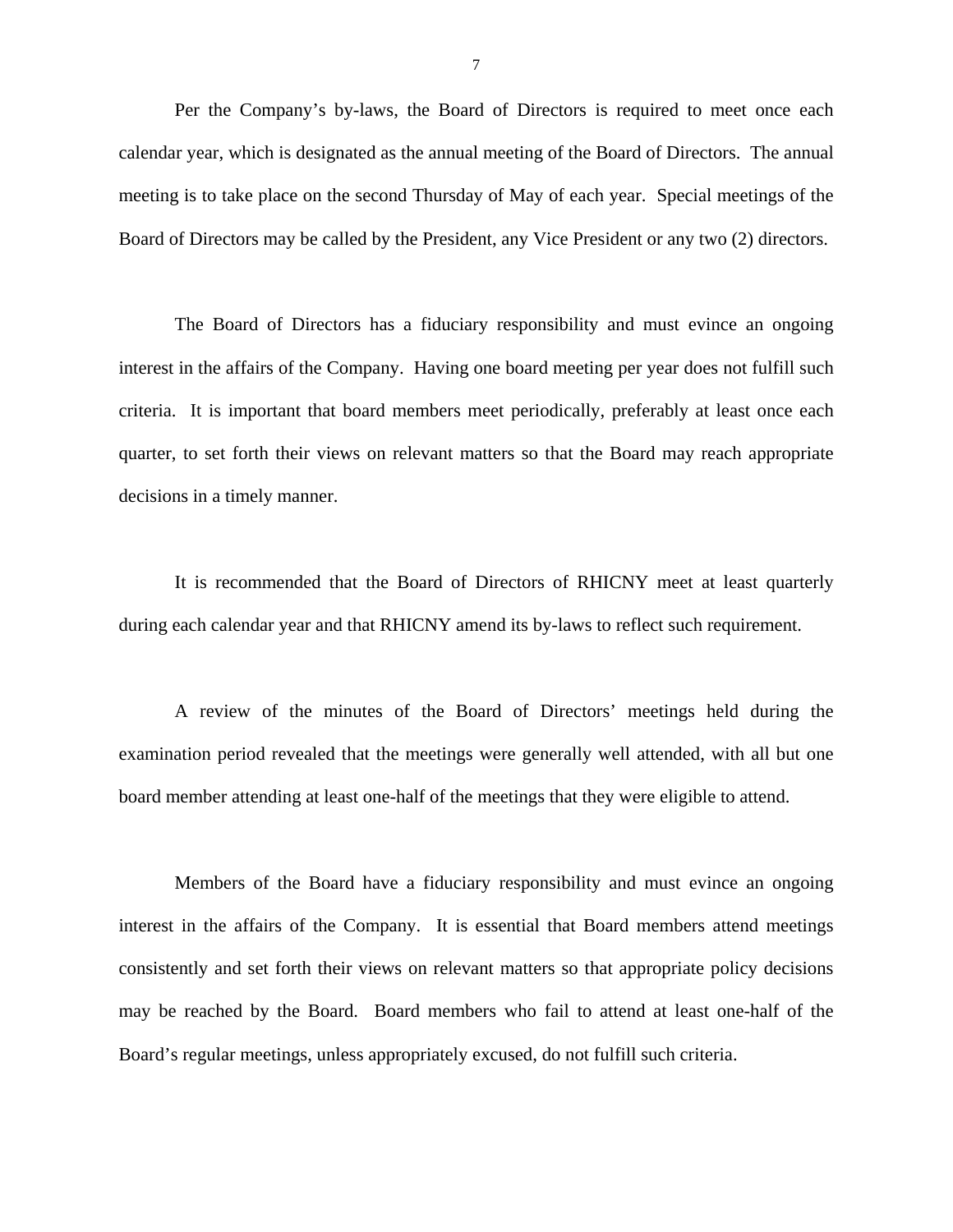It is recommended that members of the Company's Board of Directors attend at least one-half of the Company's Board meetings. Board members who are unable or unwilling to attend meetings consistently should resign or be replaced.

The principal officers of the Company as of December 31, 2010 were as follows:

| Name                   | Title                                         |
|------------------------|-----------------------------------------------|
| Thomas J. Fleszar, DDS | President & CEO                               |
| Nancy E. Hostetler     | Secretary                                     |
| Laura L. Czelada, CPA  | Vice President & Treasurer                    |
| Stanley S. Mandell     | Vice President of Compliance                  |
| <b>Madeline Toback</b> | <b>Assistant Vice President of Operations</b> |
| Goran M. Jurkovic, CPA | <b>Chief Financial Officer</b>                |
|                        |                                               |

Note**:** On February 14, 2011, subsequent to the examination date, Robert P. Mulligan replaced Thomas J. Fleszar, DDS as President and CEO of the Company.

# B. Enterprise Risk Management

As of December 31, 2010 and subsequent thereto, RHSC and the Company had not established a formal Enterprise Risk Management ("ERM") program or any formal evaluation of risks related to the Company.

In conjunction with NAIC initiatives, Department Circular Letter No. 14 (2011) states

in part:

"The Department views ERM as a key component of the risk-focused surveillance process, and expects every insurer to adopt a formal ERM function that identifies, measures, aggregates, and manages risk exposures within predetermined tolerance levels, across all activities of the enterprise of which the insurer is part,…"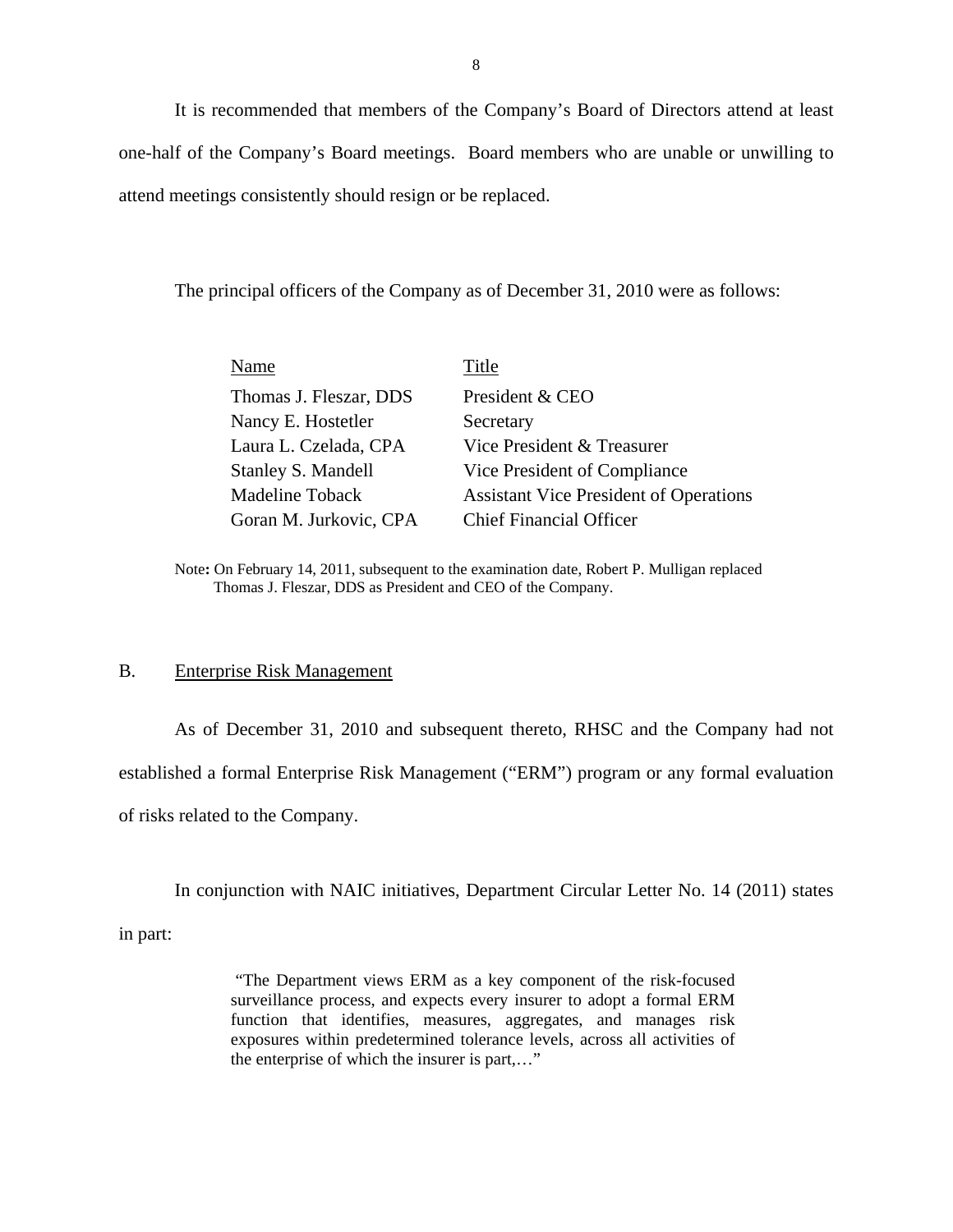It is recommended that the Company, separately or in conjunction with members of its holding company system, adopt a formal ERM function that identifies, measures, aggregates, and manages risk exposures within predetermined tolerance levels, across all activities of the RHSC holding company enterprise.

# C. Corporate Governance

The Company does not maintain its own internal audit department. Any internal audit function, to the extent performed for the Company is provided by Delta Dental Plan of Michigan, Inc. (DDPMI) under an administrative services agreement with the Company.

The manager of the internal audit department for DDPMI reports directly to the Chief Administrative Officer. The current organizational structure of the internal audit function may hinder the independence and objectivity required of the position.

Section 1110.A1 of the Institute of Internal Auditors' International Standards for the Professional Practice of Internal Auditing states:

> "The internal audit activity must be free from interference in determining the scope of internal auditing, performing work, and communicating results."

Also, Section 1111 of the Institute of Internal Auditors' International Standards for the Professional Practice of Internal Auditing states:

> "The chief audit executive must communicate and interact directly with the board."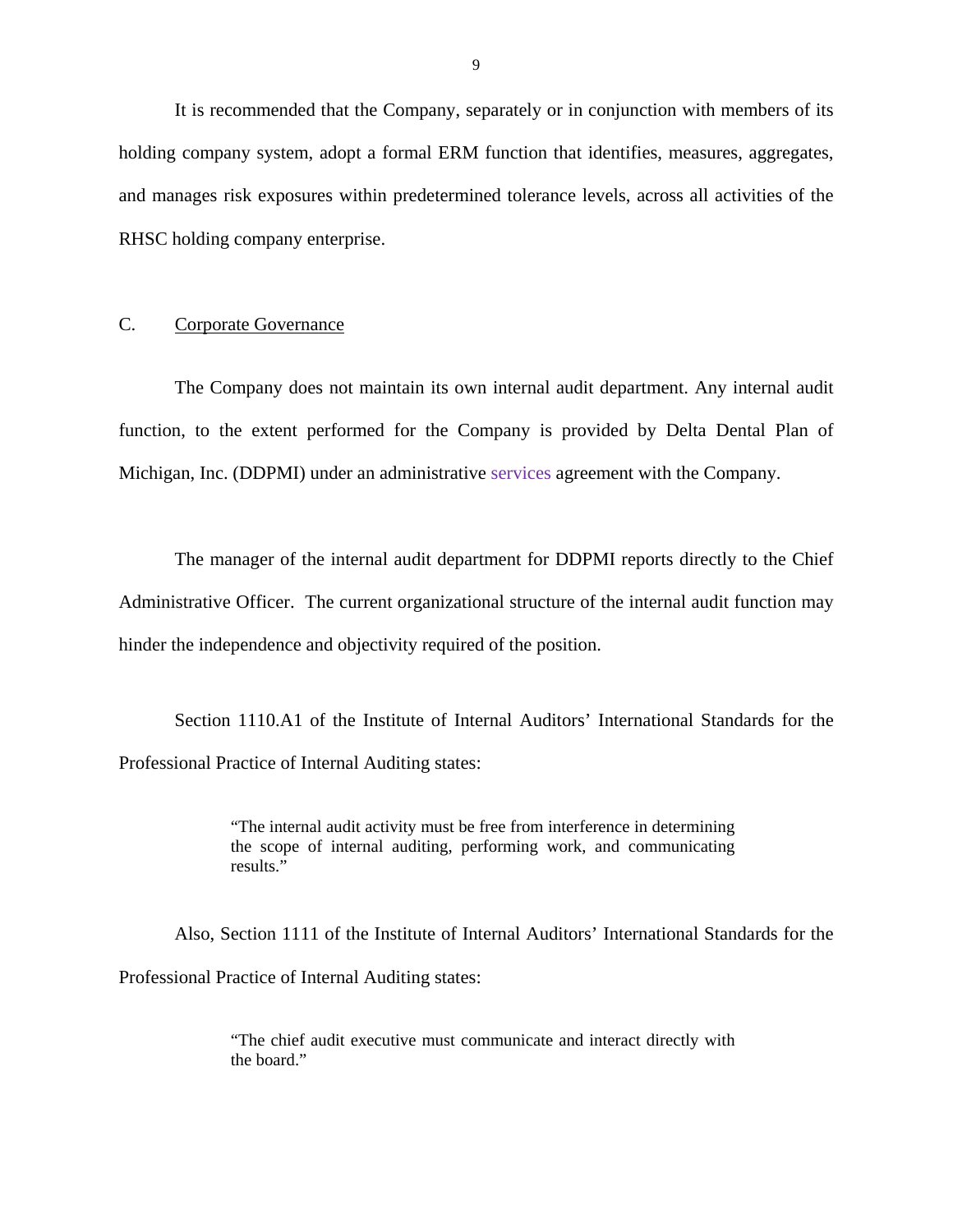It is recommended that, with regard to the independence of the internal audit function, the Company separately, or in conjunction with members of its holding company system adhere to the standards promulgated under Sections 1100.A1 and 1111 of the Institute of Internal Auditors' International Standards for the Professional Practice of Internal Auditing.

It was noted that during the examination period and subsequent period, a review of the Company's activities was not specifically scoped into Internal Audit's reviews of key functional areas such as claims handling and related areas.

It is recommended that the Company's key activities be scoped into Internal Audit's review of key functional areas as determined necessary by the Company.

A review of the Company's corporate governance revealed that the Board of Directors did not adopt written procedures that would allow the Board to obtain annual certifications from either the manager of internal audit or independent CPA that the responsible officers have implemented the procedures adopted by the Board, and from the Company's general counsel, a statement that the Company's current claims adjudication procedures, including those set forth in the current claims manual, are in accordance with applicable New York State statutes, rules and regulations.

Department Circular Letter No. 9 (1999) states in part:

 adjudication procedures, including those set forth in the current claims manual, "…the board obtain the following certifications annually: (i) from either the company's director of internal audit or independent CPA that the responsible officers have implemented the procedures adopted by the board, and (ii) from the company's general counsel a statement that the company's current claims are in accordance with applicable statutes, rules and regulations."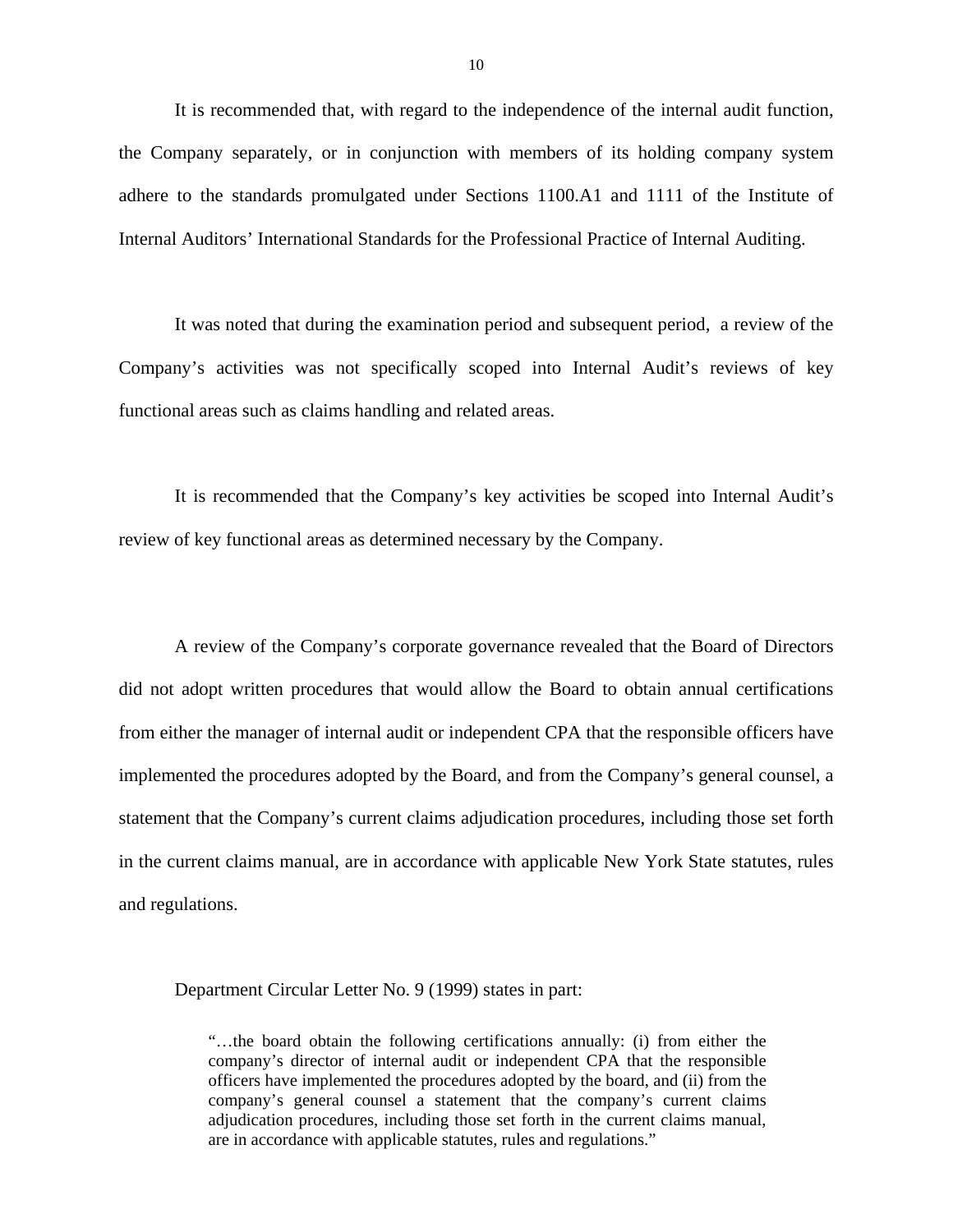"Of equal importance is the adoption of written procedures to enable the board to assure itself that the company's operations in other key areas are being conducted in accordance with applicable statutes, rules and regulations."

It is recommended that the Board of Directors adopt written procedures that require the Board to obtain annual certifications from either the manager of internal audit or independent CPA that the responsible officers have implemented procedures adopted by the Board, and from the Company's general counsel, a statement that the Company's current claims adjudication procedures, including those set forth in current claims manual, are in accordance with applicable New York State statutes, rules and regulations, as required by Department Circular Letter No. 9 (1999).

Circular Letter No. 9 (1999) also states in part:

"The board is reminded that their responsibility to oversee management's handling of the claims adjudication process extends to outside parties who, pursuant to a management administrative service, provider or other contract with the company, perform one or more of the claim adjudication procedures normally done by the company itself."

It is also recommended that the Company's Board of Directors obtain annual certifications from its third-party claims administrators that claims are being processed in accordance with the Company's current claims manual and applicable New York State statutes, rules and regulations, as required by Department Circular Letter No. 9 (1999).

### D. Territory and Plan of Operation

The Company was licensed on September 16, 2003 to transact accident and health insurance business as defined in Section  $1113(a)(3)(i)$  of the New York Insurance Law. The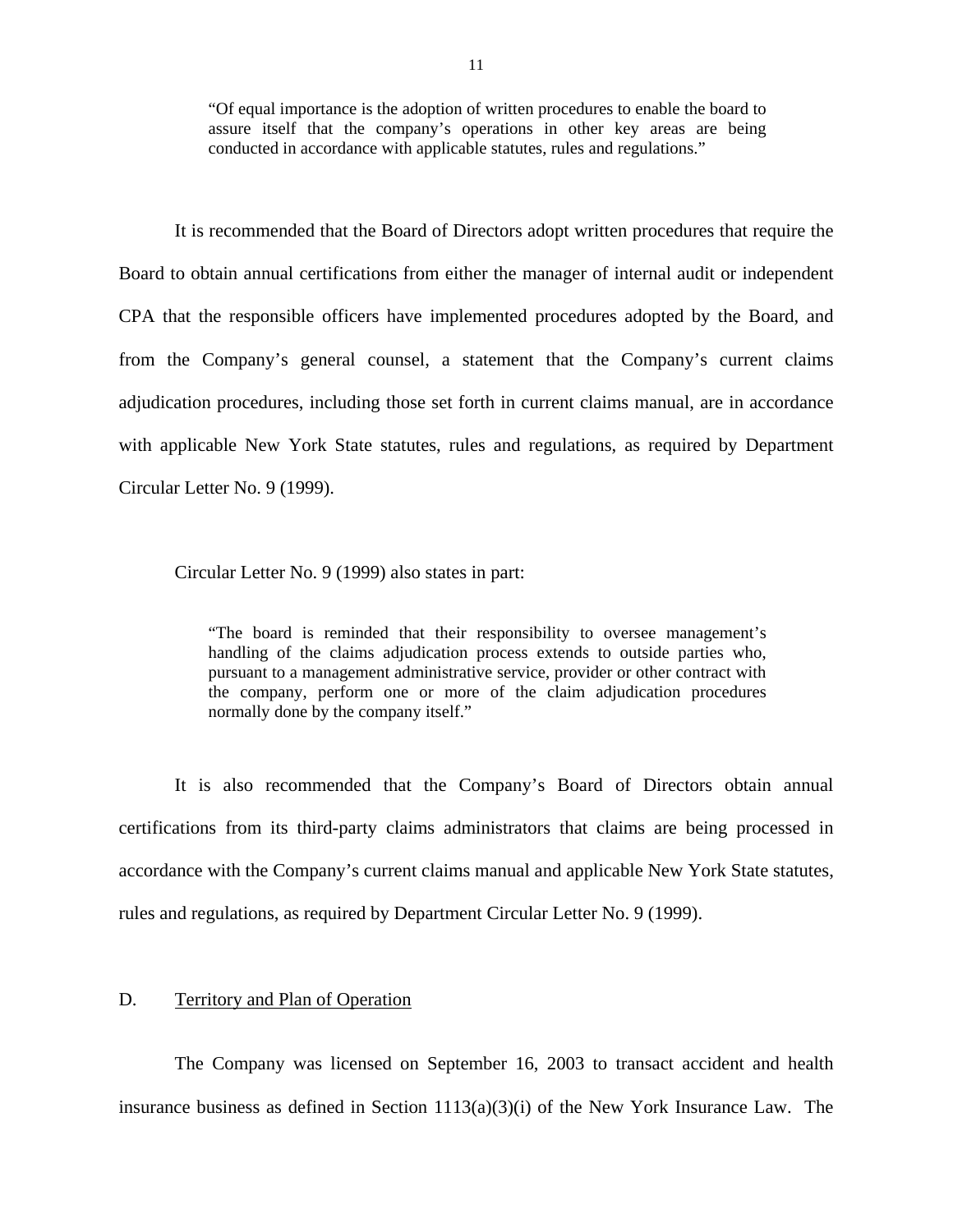Company currently writes dental indemnity insurance in the State of New York. The majority of the Company's premiums were written in the following counties in the State of New York: Erie, Niagara, Monroe and Onondaga.

As of December 31, 2010, the Company wrote \$987,443 in total net premiums.

The following chart depicts the Company's membership at each year-end:

|            | 2007 | 2008 | 2009  | 2010  |
|------------|------|------|-------|-------|
| Enrollment | 163  | 153  | 3,078 | 2,667 |

The increase in membership during 2009 was the result of a Fortune 500 company's bankruptcy restructuring process which led to the elimination of group dental coverage for its retirees. The retirees who reside in New York were offered the option to purchase individual dental coverage underwritten by the Company.

In December 2009, pursuant to the bankruptcy restructuring process, the Fortune 500 company was mandated to offer COBRA coverage to its retirees. Such mandate allowed retirees, who previously maintained individual coverage with the Company to purchase individual dental coverage from Delta Dental Plan of Michigan, Inc., an affiliate of the Company. As a result, some retirees switched their dental insurance coverage from the dental plan underwritten by the Company to one administered by Delta Dental Plan of Michigan, Inc., which led to a decrease in the Company's membership in 2010.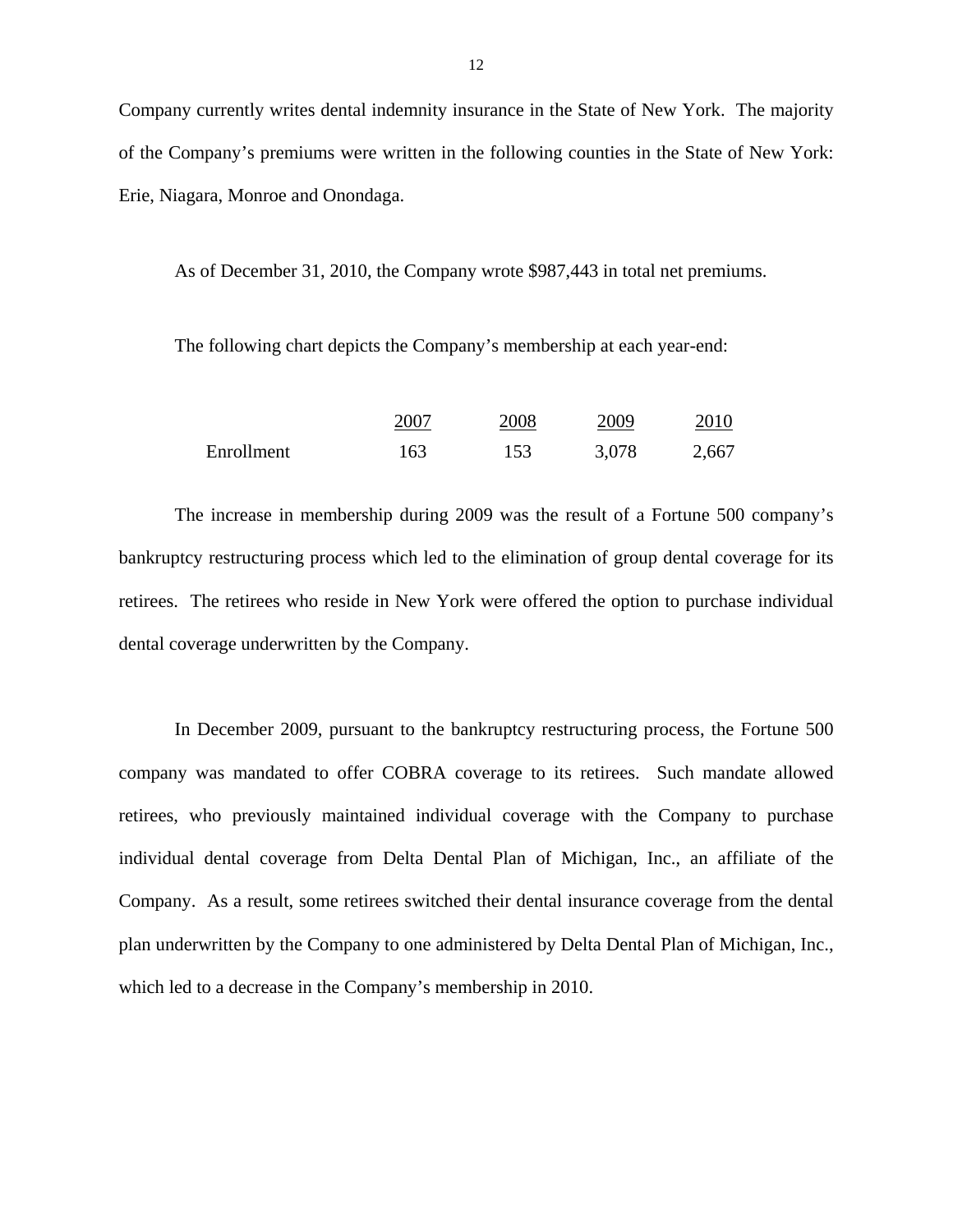#### E. Reinsurance

During the examination period, the Company did not assume any reinsurance business. The Company maintained three ceded reinsurance treaties.

On October 1, 2008, the Company entered into a quota share reinsurance agreement with HM Life Insurance Company of New York ("HM"), an authorized reinsurer, to cede 20% of the premiums and liabilities of its limited benefit group dental indemnity insurance coverage sold with HM's medical products.

On January 1, 2010, the reinsurance agreement with HM was amended whereby a minimum of 1,000 lives must first be covered before the reinsurance takes effect. As of December 31, 2010 and subsequent thereto, the Company did not meet the aforementioned minimum lives requirement pertaining to this agreement and no reinsurance was ceded during 2010 under this agreement.

On January 1, 2009, the Company entered into a quota share reinsurance agreement with Northeast Delta Dental, a non-affiliated and unauthorized reinsurer, providing for the quota share cession of approximately 1% of the premiums and liabilities associated with the individual dental indemnity insurance sold to the individual retiree population.

On July 1, 2009, the Company entered into another quota share reinsurance agreement with Delta Dental of Kansas, a non-affiliated and unauthorized reinsurer. It provided for an additional quota share cession of approximately 1% of the premiums and liabilities associated with the individual dental indemnity insurance sold to the individual retiree population.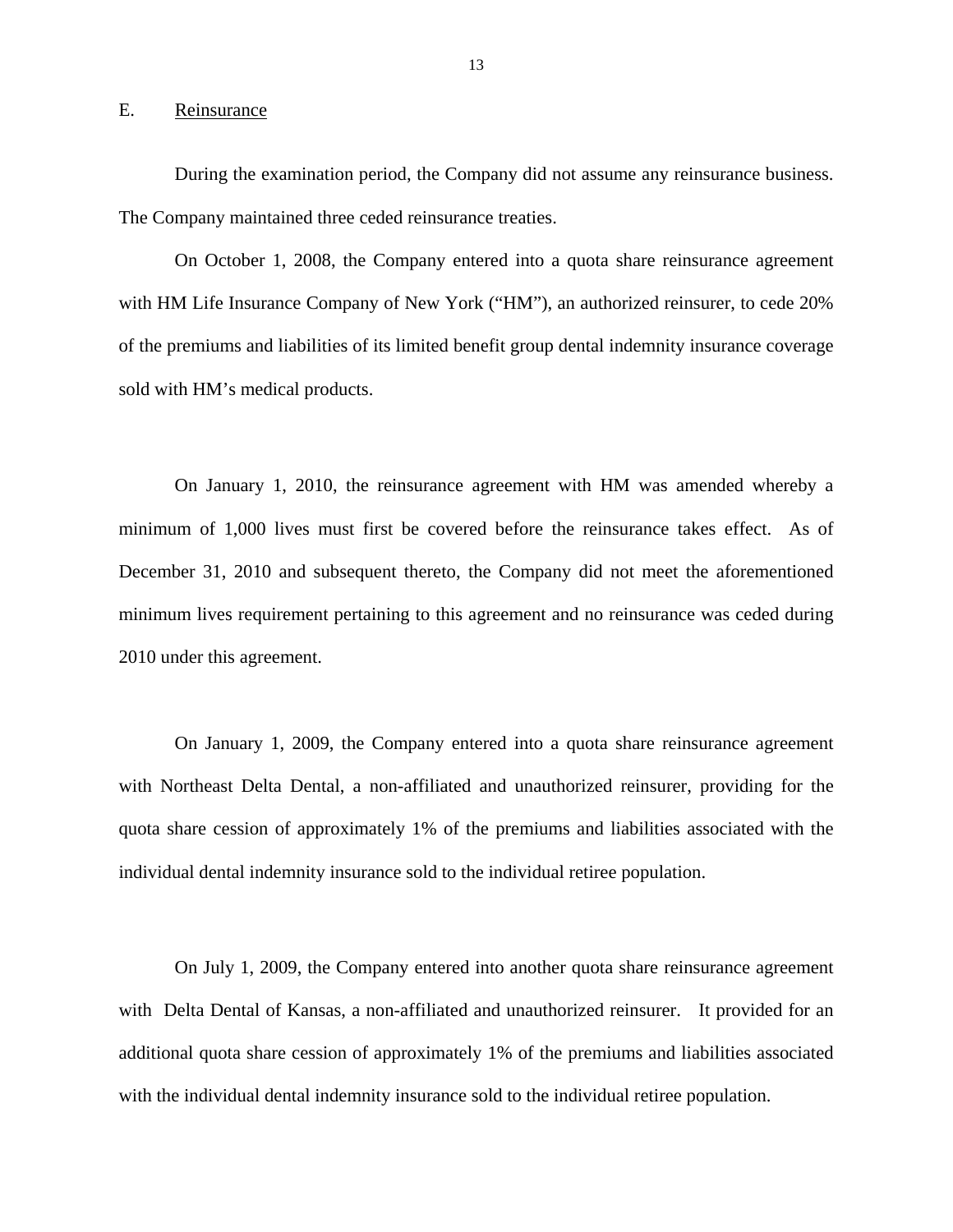# F. Holding Company System

The structure of the Company's holding company system as of December 31, 2010 was as follows:



The Company's immediate parent is Renaissance Holding Company ("RHC"), a Michigan for-profit corporation, and its ultimate parent is Renaissance Health Service Corporation ("RHSC"), a Michigan non-profit corporation. RHC was established as a holding company for Renaissance Life & Health Insurance Company of America and RHICNY, whereas RHSC was established as a holding company for the Delta Dental Plans of Michigan and New Mexico and the Delta Dentals of Kentucky and Tennessee.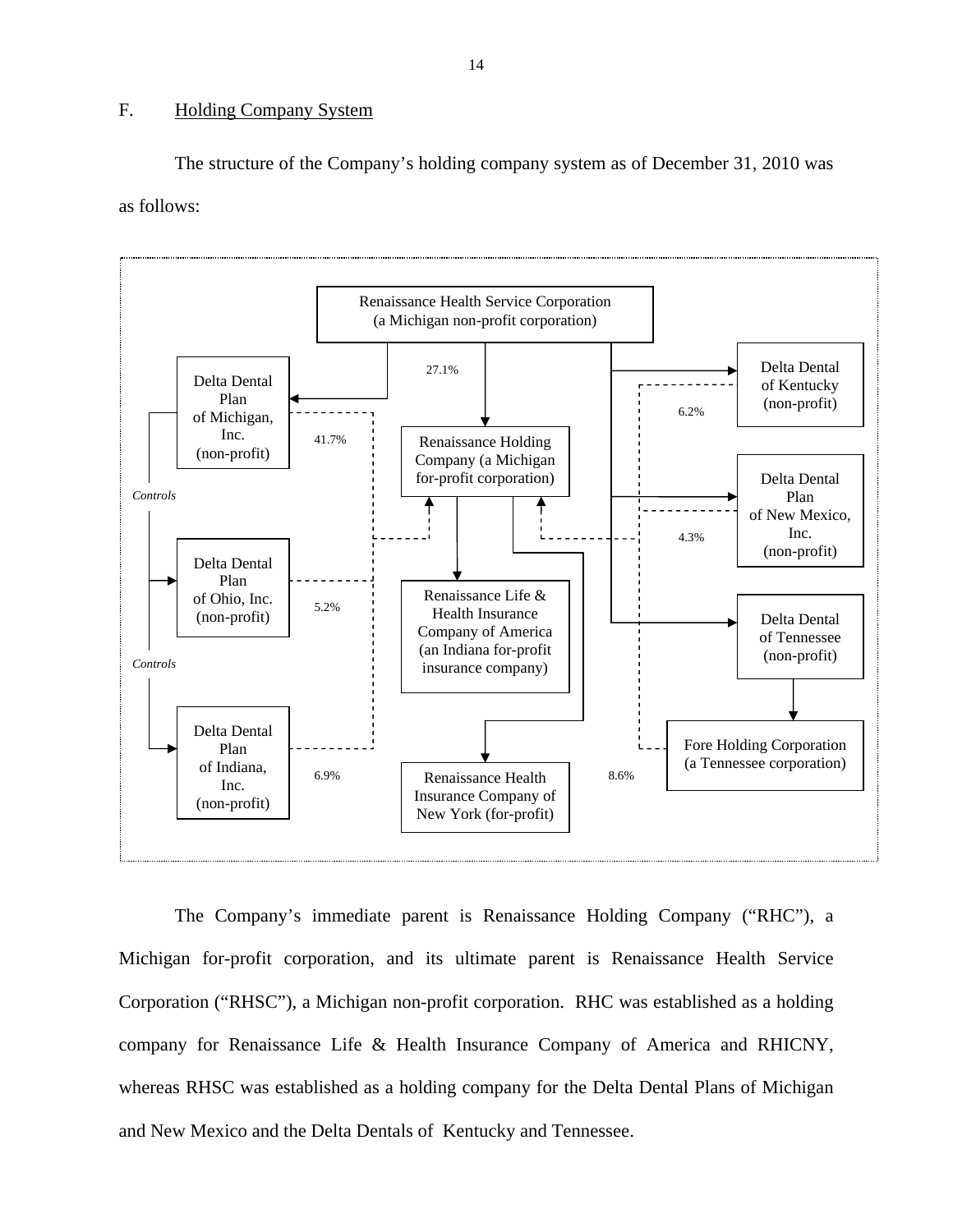In March of 2006, RHSC underwent a corporate restructuring. This resulted in Delta Dental Plan of Indiana, Inc. transferring full ownership of the Company to RHC in exchange for a partial ownership of RHC. As a result of this transaction, Delta Dental Plan of Indiana, Inc. obtained a 6.9% ownership of RHC.

Since August 15, 2003, the Company has maintained a general administrative services agreement with Delta Dental Plan of Michigan, Inc. ("DDPMI"), which was approved by the Department. This agreement was later amended on December 31, 2007. Such amendment has been reviewed by the Department and filed. This agreement remains in effect until terminated by DDPMI or the Company. This agreement provides for DDPMI to render administrative and related services to the Company.

These services may include: accounting and reporting, underwriting, data processing, billing and collection of premiums, claims processing and payment services, reinsurance, marketing, provider relations, investments, internal audit and record keeping. The reimbursement of these services are allocated based on actual costs incurred in connection with the services provided, but are not to exceed the Company's estimated cost of providing such services to itself.

On August 1, 2007, the Company executed an administrative services agreement with Renaissance Life & Health Insurance Company of America ("RLHICA"), which was approved by the Department. This agreement was later amended, effective on January 1, 2010. Such amendment to this agreement was approved by this Department on November 16, 2009.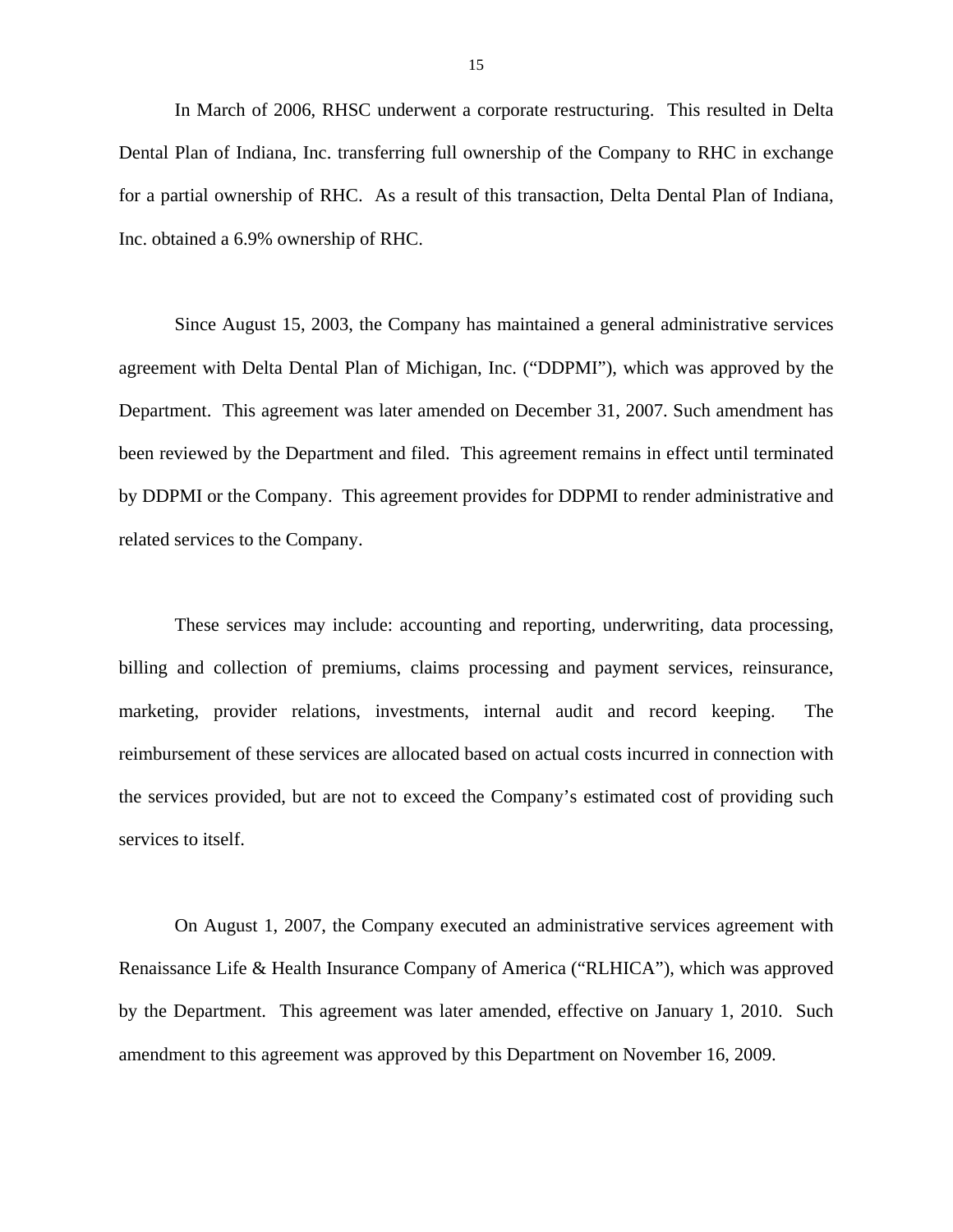This agreement remains in effect until terminated by RLHICA or the Company. Either party may terminate the agreement by giving the other party written notice of termination at least sixty (60) days prior to termination or, if terminated immediately, upon mutual consent. This agreement includes some of the same administrative services provided in the general administrative services agreement the Company has with DDPMI.

These services include: accounting and reporting, actuarial, underwriting, eligibility maintenance, data processing, billing and collection of premiums, claims processing and payment services, marketing, agent related services, provider relations, customer service, and record keeping. The reimbursements of these services are allocated based on the following: actual costs incurred in connection with the services provided, reasonable and customary allocable costs associated with actual costs and/or the services provided. Expenses incurred and payments received are to be allocated on an equitable basis in conformity with customary insurance accounting practices consistently applied.

On December 10, 2009, the Company entered into a consolidated tax allocation agreement with its immediate parent, RHC, and the following affiliates: RLHICA, Renaissance Health Networks, LLC, TML, LLC, Renaissance Dental Network, LLC and Dental Wellness Network, LLC. This agreement requires RHC to prepare and file, on behalf of the members that are party to the agreement, a consolidated federal income tax return, for each taxable year, beginning with the 2009 tax year. This agreement was approved by the Department on November 18, 2009.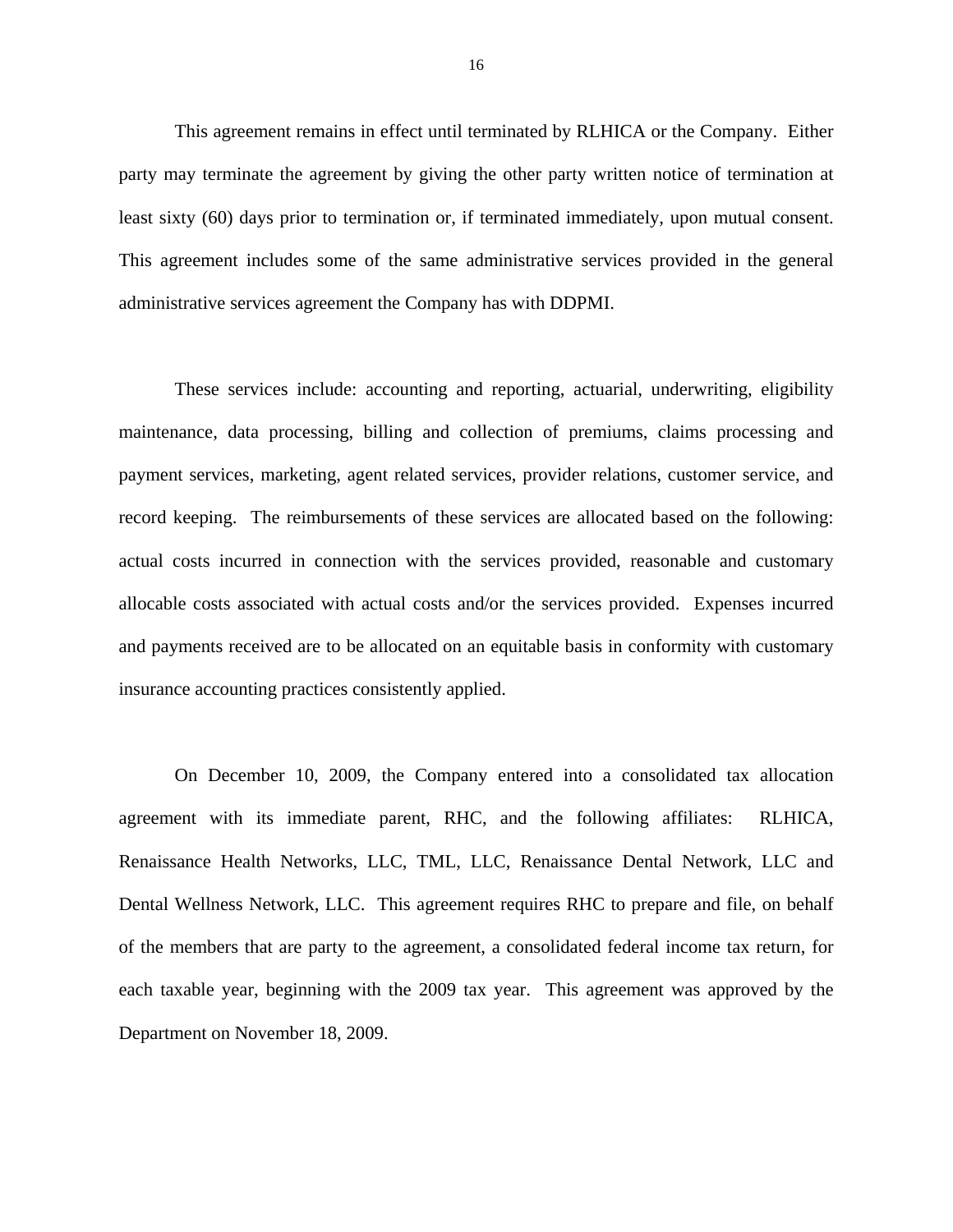# G. Significant Operating Ratios

The underwriting ratios presented below are on an earned-incurred basis and encompass the four-year period covered by this examination:

|                                         | <b>Amounts</b> | Ratios          |
|-----------------------------------------|----------------|-----------------|
| Claims (net of reinsurance recoverable) | 1,282,316      | 79.38 %         |
| Claim adjustment expenses               | 91,483         | 5.66 %          |
| General administrative expenses         | 451,440        | 27.94 %         |
| Net underwriting loss                   | (209, 697)     | $(12.98)\%$     |
| Net premium income                      | \$1,615,542    | <u>100.00 %</u> |

As of the examination date, the following ratio was considered outside of the NAIC's benchmarks:

| Description            | Result | Unfavorable Benchmark                        |
|------------------------|--------|----------------------------------------------|
| Investment yield ratio | 1.54%  | Less than 3% and greater than or equal to 6% |

The investment yield ratio's unfavorable benchmark result was the result of a declining net investment income for each year during the examination period. This decline was primarily due to a decline in interest rates.

As of December 31, 2010, the Company's total adjusted capital was \$948,618. This amount was well over the Company's authorized control level risk-based capital of \$39,377.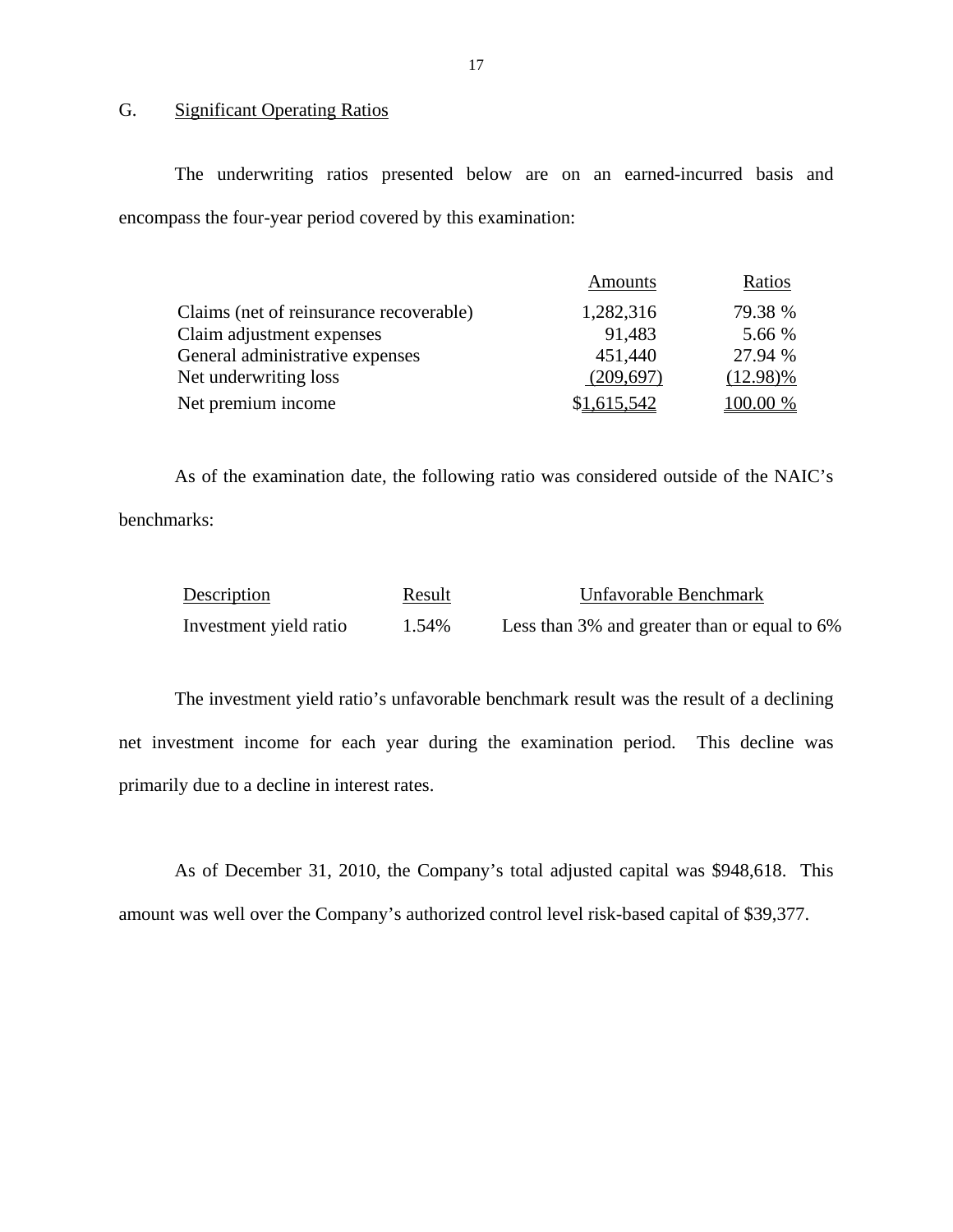H. New York Insurance Law Section 325(a) Plan

As of December 31, 2010, the Company did not maintain its books and records within

the State of New York in accordance with Section 325(a) of the New York Insurance Law

Section 325(a) of the New York Insurance Law states in part:

"Every domestic insurer …shall …keep and maintain at its principal office in this state its charter and by-laws…and its books of account, and if a domestic stock corporation a record containing the names and addresses of its shareholders, the number and class of shares held by each and the dates when they respectively became the owners of record thereof, and if a domestic corporation the minutes of any meetings of its shareholders, policyholders, board of directors and committees thereof."

Subsequent to the examination date, the Company's Section 325(a) plan was approved

by the Department on December 12, 2011.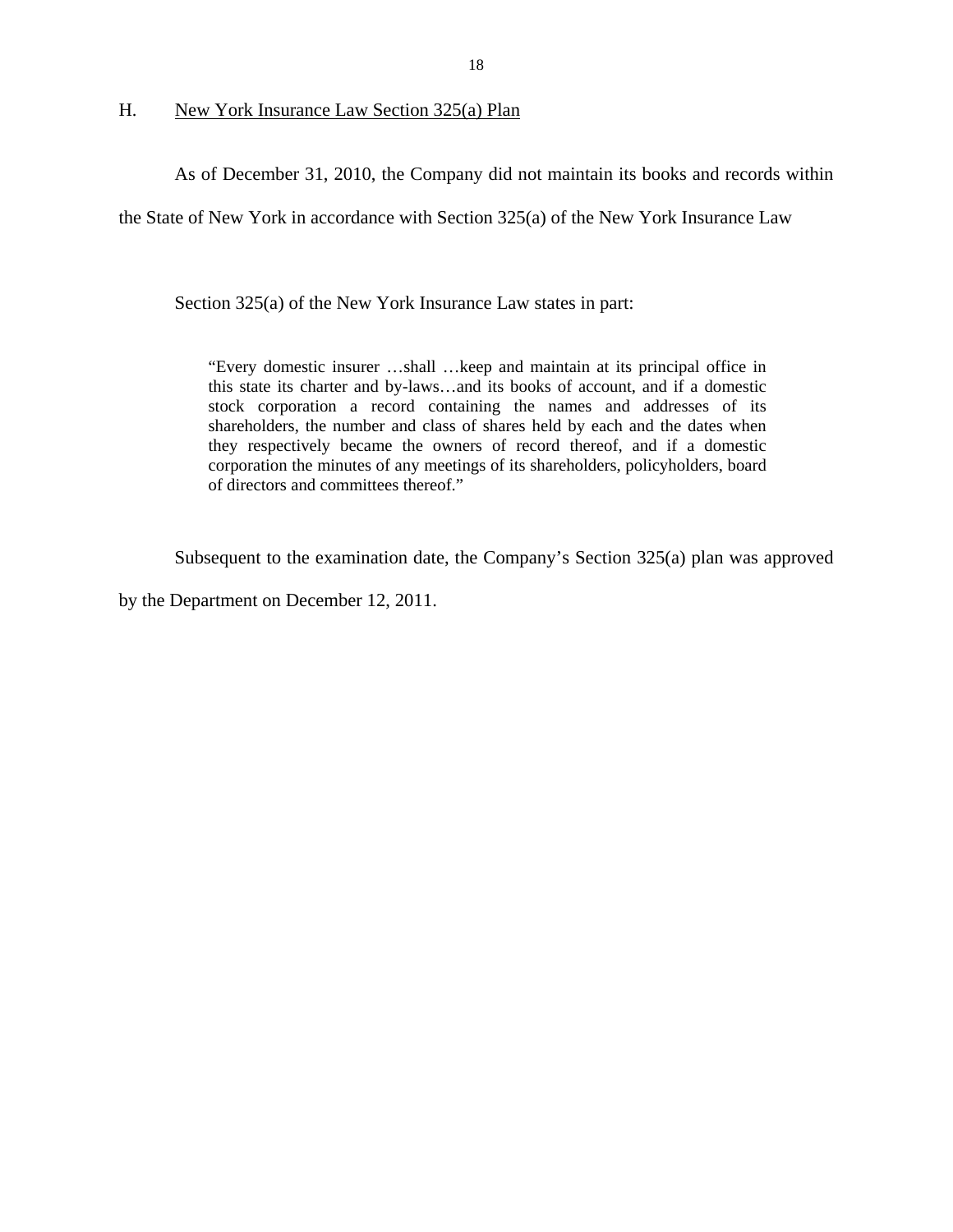# **3. FINANCIAL STATEMENTS**

# A. Balance Sheet

The following shows the assets, liabilities and capital and surplus as determined by this examination as of December 31, 2010. This statement is the same as the balance sheet filed by the Company in its filed December 31, 2010 annual statement:

| Assets                                                  | Examination   | Company       |
|---------------------------------------------------------|---------------|---------------|
| <b>Bonds</b>                                            | 300,495<br>\$ | 300,495<br>\$ |
| Common stocks                                           | 39,896        | 39,896        |
| Cash and short-term investments                         | 688,796       | 688,796       |
| Investment income due and accrued                       | 40            | 40            |
| Uncollected premiums in course of collection            | 40,575        | 40,575        |
| Amounts recoverable from reinsurers                     | 3,784         | 3,784         |
| Other amounts receivable under<br>reinsurance contracts | 675           | 675           |
| Net deferred tax asset                                  | 80,598        | 80,598        |
| Receivables from parent, subsidiaries<br>and affiliates | 74,380        | 74,380        |
| Total assets                                            |               |               |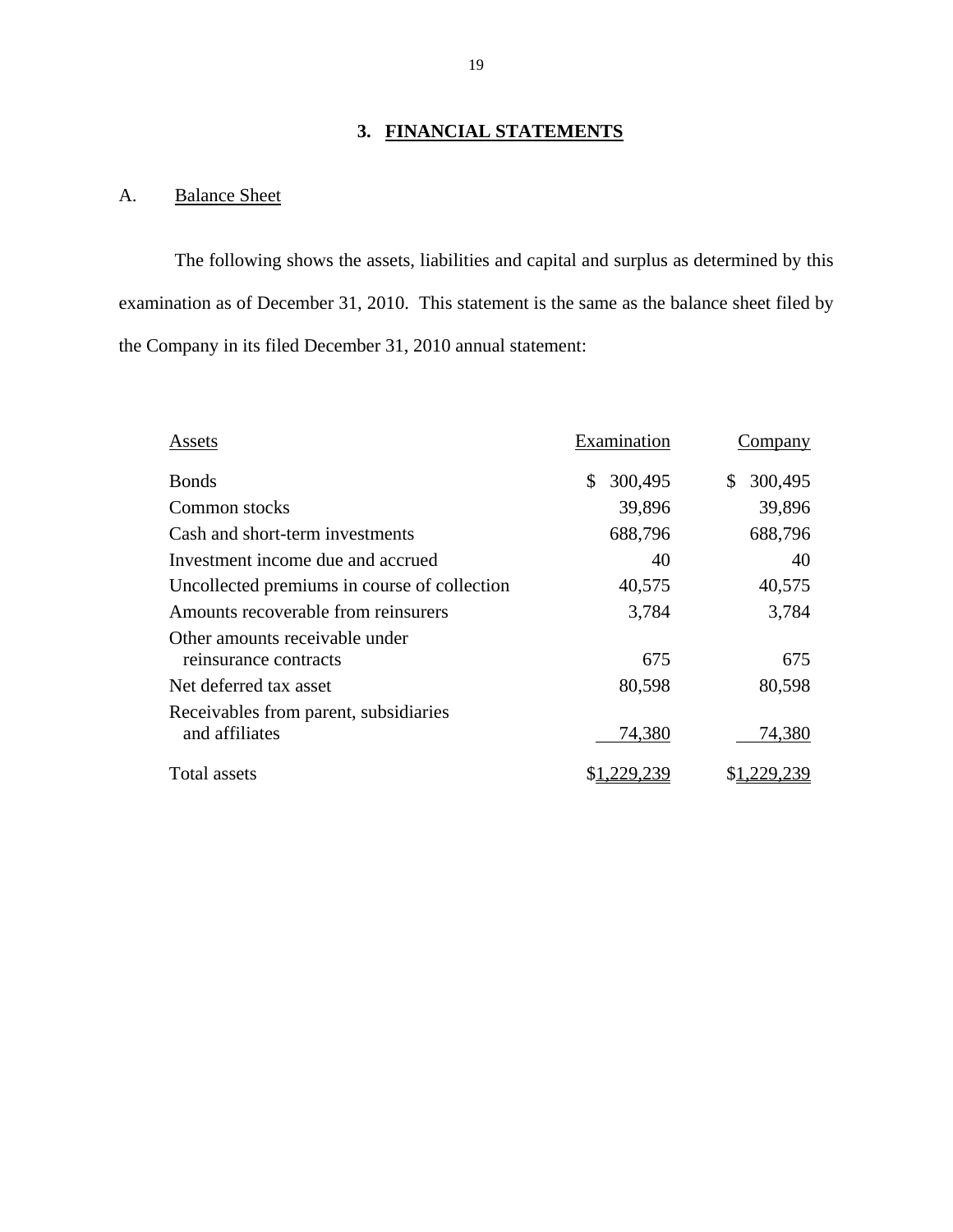| Liabilities                                                                       | Examination            | Company                |
|-----------------------------------------------------------------------------------|------------------------|------------------------|
| Claims unpaid                                                                     | \$<br>39,049           | \$<br>39,049           |
| Unpaid claims adjustment expenses                                                 | 1,449                  | 1,449                  |
| Aggregate health policy reserves                                                  | 38,941                 | 38,941                 |
| Premiums received in advance                                                      | 168,659                | 168,659                |
| General expenses due or accrued                                                   | 22,154                 | 22,154                 |
| Ceded reinsurance premiums payable                                                | 4,737                  | 4,737                  |
| Amounts due to parent, subsidiaries<br>and affiliates<br><b>Total liabilities</b> | 5,632<br>\$<br>280,621 | 5,632<br>280,621<br>\$ |
| <b>Capital and Surplus</b>                                                        |                        |                        |
| Common capital stock                                                              | 200,000<br>\$          | 200,000<br>\$          |
| Gross paid in and contributed surplus                                             | 889,806                | 889,806                |
| Unassigned funds                                                                  | (141, 188)             | (141, 188)             |
| Total capital and surplus                                                         | \$948,618              | \$ 948,618             |
| Total liabilities, capital and surplus                                            | \$1,229,239            | \$1,229,239            |

Note: The Internal Revenue Service has not conducted any audits of the consolidated federal income tax returns filed on behalf of the Company through tax year 2010. The examiner is unaware of any potential exposure of the Company to any tax assessments and no liability has been established herein relative to such contingency.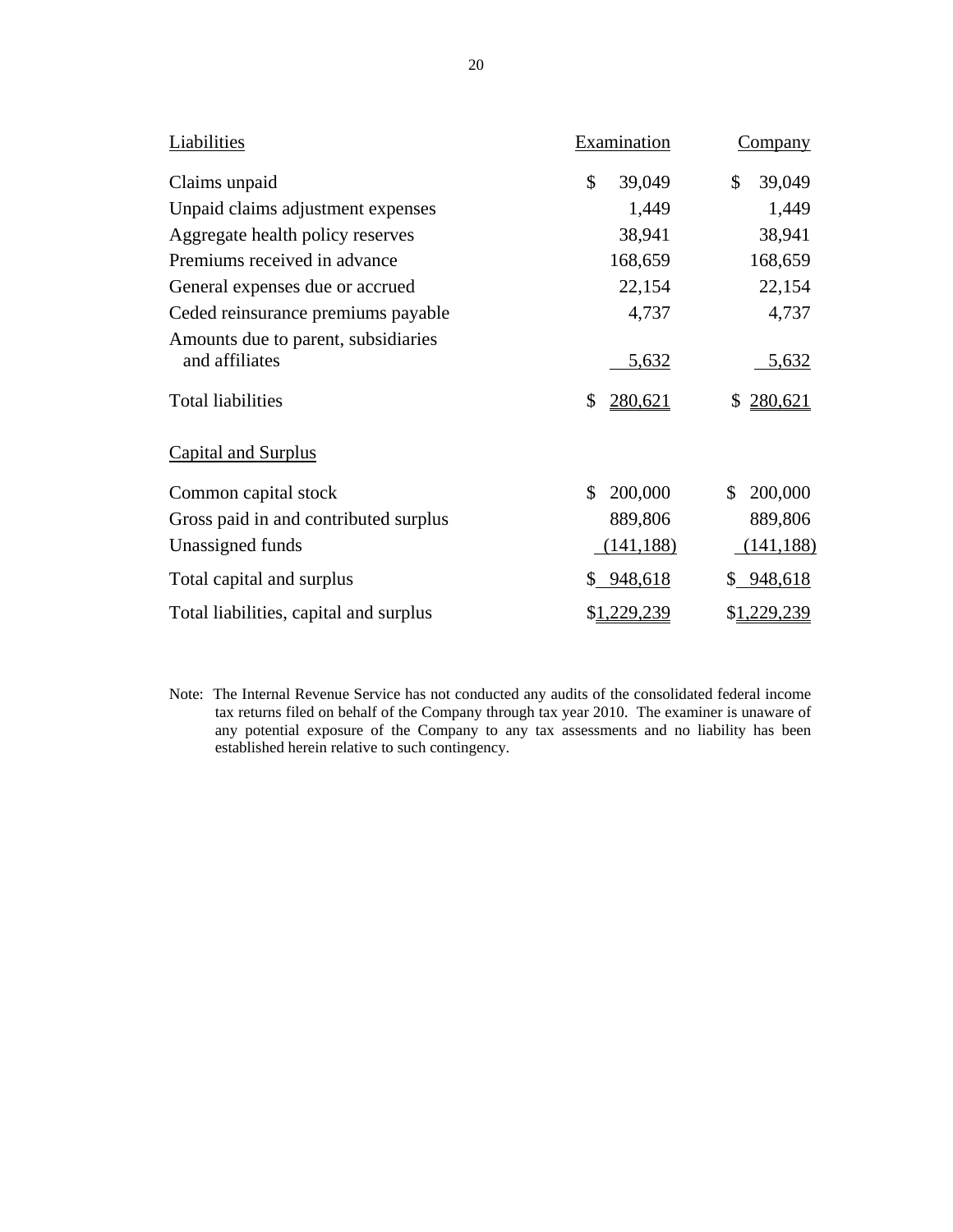# B. Statement of Revenue and Expenses and Capital and Surplus

Capital and surplus increased \$281,444 during the four-year examination period, January 1, 2007 through December 31, 2010, detailed as follows:

| Revenue                                                                   |                            |                             |              |
|---------------------------------------------------------------------------|----------------------------|-----------------------------|--------------|
| Premium                                                                   |                            | \$1,615,542                 |              |
| Total revenue                                                             |                            |                             | \$1,615,542  |
| Expenses                                                                  |                            |                             |              |
| Claims (net of reinsurance recoverable)                                   |                            | \$1,282,316                 |              |
| Claims adjustment expenses                                                |                            | 91,483                      |              |
| General administrative expenses                                           |                            | 451,440                     |              |
| Total expenses                                                            |                            |                             | \$1,825,239  |
| Net underwriting loss                                                     |                            |                             | (209, 697)   |
| Net investment income                                                     |                            |                             | 77,155       |
| Aggregate write-ins for other expenses                                    |                            |                             | (1,327)      |
| Net loss                                                                  |                            |                             | \$ (133,869) |
| <b>Change in Capital and Surplus</b>                                      |                            |                             |              |
| Capital and surplus, per report on<br>examination as of December 31, 2006 |                            |                             | \$667,174    |
|                                                                           | Gains in<br><b>Surplus</b> | Losses in<br><b>Surplus</b> |              |
| Net loss                                                                  |                            | \$133,869                   |              |
| Change in net deferred income tax                                         | \$74,157                   |                             |              |
| Change in non-admitted assets                                             |                            | 8,844                       |              |
| Paid in surplus                                                           | 350,000                    |                             |              |
|                                                                           |                            |                             | \$281,444    |
| Capital and surplus, per report on<br>examination as of December 31, 2010 |                            |                             | \$948,618    |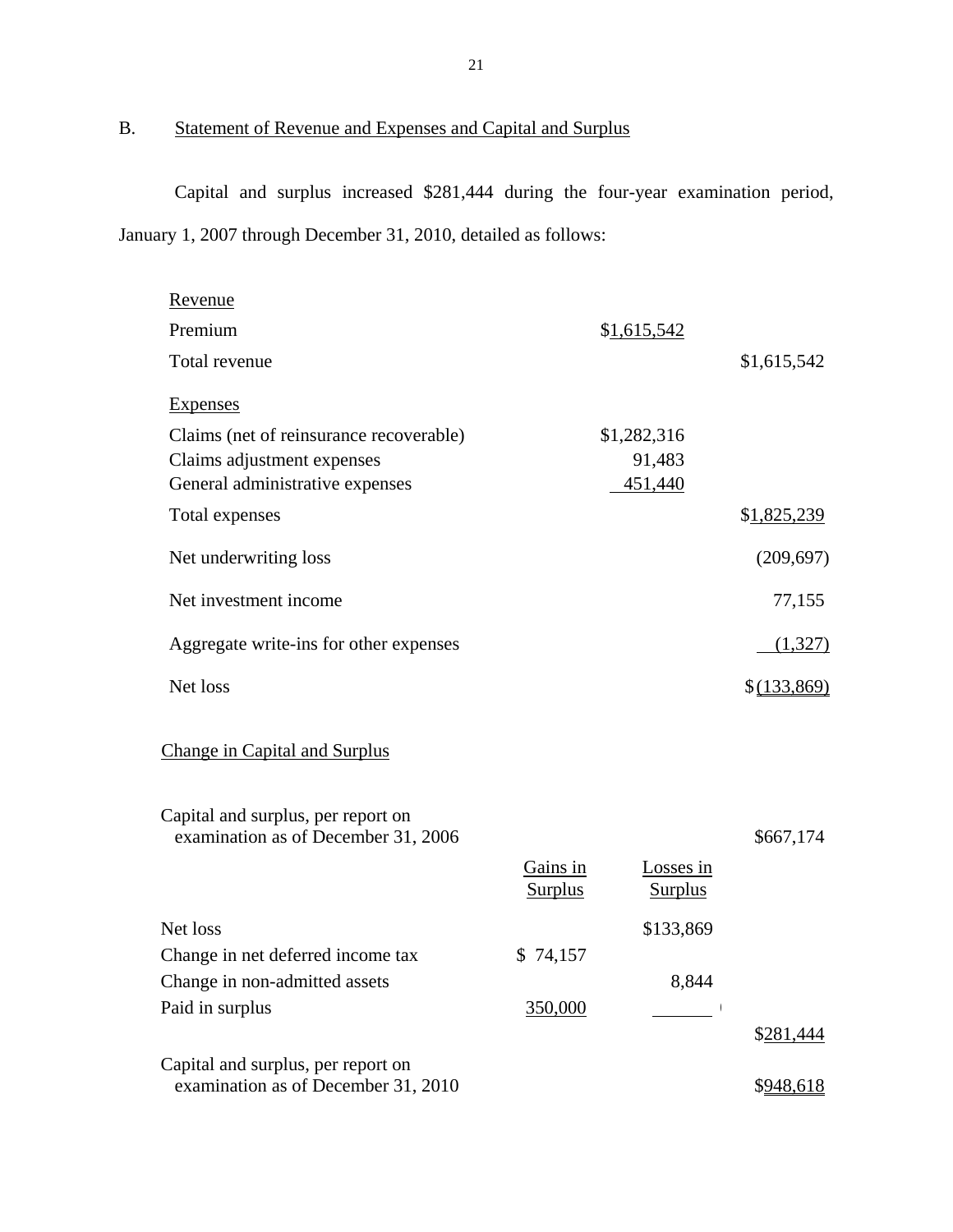#### **4. CLAIMS UNPAID**

The examination liability of \$39,049 is the same as the amount reported by the Company as of December 31, 2010.

The examination analysis was conducted in accordance with generally accepted actuarial principles and practices and was based on statistical information contained in the Company's internal records and in its filed annual statements as verified during the examination.

The examination reserve was based upon actual payments made through a period in time, plus an estimate for claims remaining unpaid at that date. Such estimate was calculated based on actuarial principles, which utilized the Company's experience in projecting the ultimate cost of claims incurred on or prior to December 31, 2010.

#### **5. MARKET CONDUCT ACTIVITIES**

In the course of this examination, a review was made of the manner in which the Company conducts its business and fulfills its contractual obligations to subscribers and claimants. The review was general in nature and is not to be construed to encompass the more precise scope of a market conduct examination.

The review was directed at practices of the Company in the following major areas:

- A. Sales and advertising
- B. Fraud prevention plan
- C. Claim forms
- D. Explanation of benefits statements
- E. Prompt Pay Law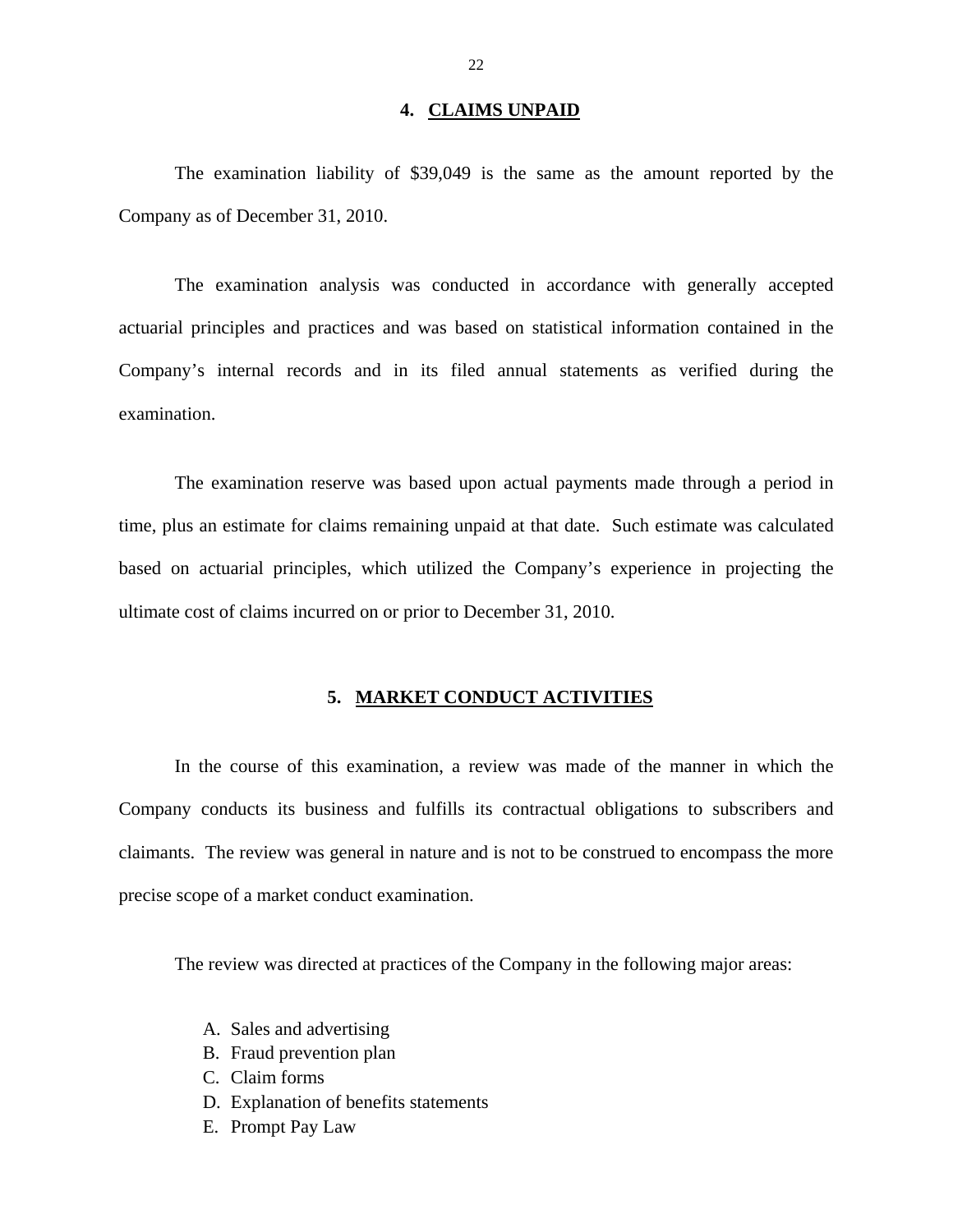#### A. Sales and Advertising

A review of the Company's advertising materials found that the Company did not clearly identify the source of statistics used in its advertisements. Specifically, two advertisements were identified in which the Company failed to provide the source for support to its claim of: "*99.5% accuracy on all claims"* and "*90% of all claims processed within 14 days",* respectively.

Section 215.9(c) of Department Regulation No. 34 (11 NYCRR 215.9) states in part:

"The source of any statistics used in an advertisement shall be identified in such advertisement…"

It is recommended that the Company comply with Section 215.9(c) of Department Regulation No. 34 by identifying the source of the statistics used within its advertisements.

#### B. Fraud Prevention Plan

In 2009, the Company, although meeting the total policies requirement of Section 409(a) of the New York Insurance Law, failed to file with the Department a fraud prevention plan.

Section 409(a) of the New York Insurance Law states in part as follows:

"Every insurer writing…individual, group or blanket accident and health insurance policies issued or issued for delivery in this state, except for insurers that write less than three thousand of such policies shall… file with the superintendent a plan for the detection, investigation and prevention of fraudulent insurance activities in this state and those fraudulent insurance activities affecting policies issued or issued for delivery in this state."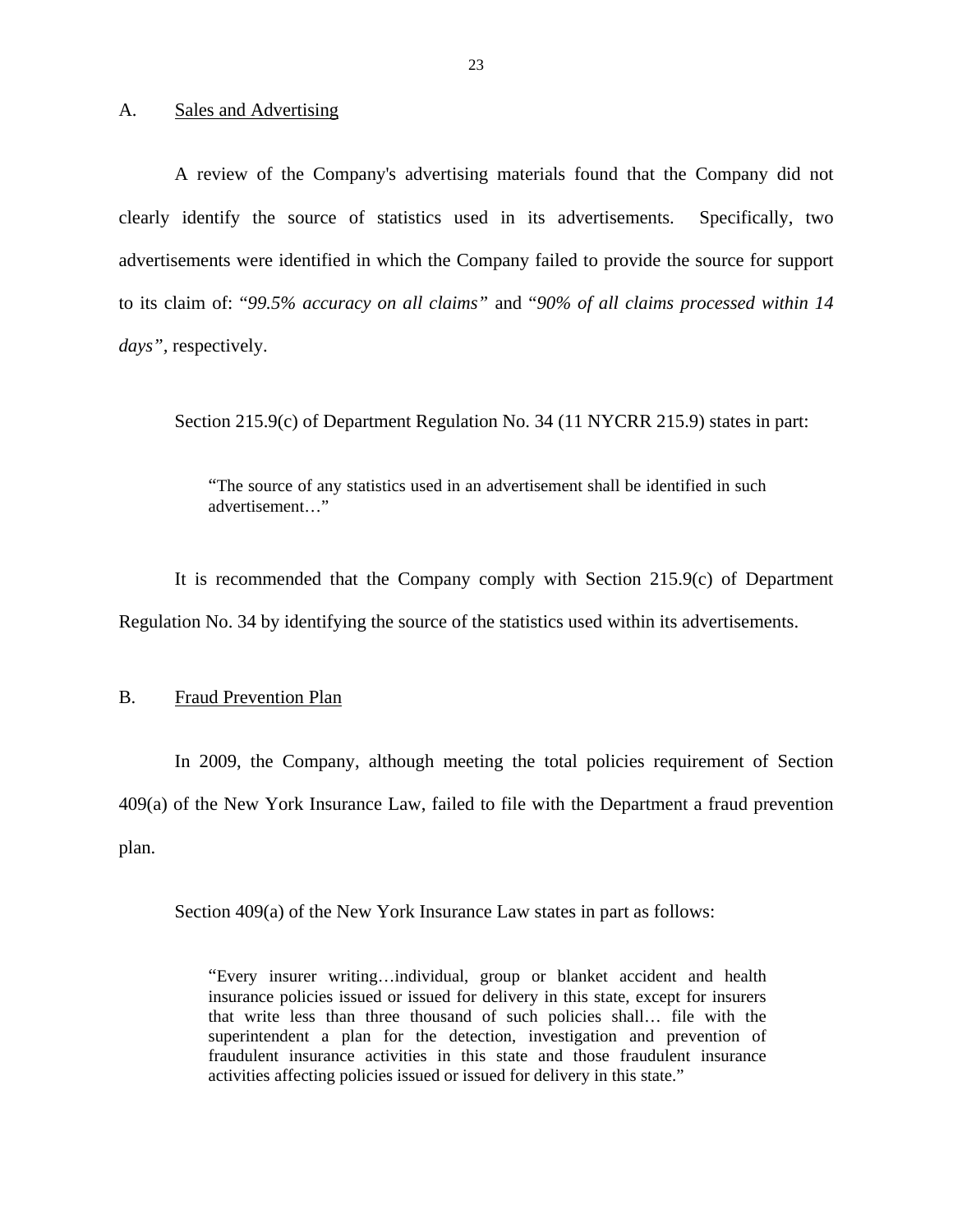It is recommended that the Company comply with the requirements of Section 409(a) of the New York Insurance Law by filing a fraud prevention plan with the Department.

C. Claim Forms

The Company's claim forms used during the examination period contained a fraud warning that was not in compliance with the requirements prescribed by Section 86.4(a) of Department Regulation No. 95 (11 NYCRR 86.4).

Section 86.4(a) of Department Regulation No. 95 (11 NYCRR 86.4) requires the following frauds statement be included on issued claim forms:

> "Any person who knowingly and with intent to defraud any insurance company or other person files an application for insurance or statement of claim containing any materially false information, or conceals for the purpose of misleading, information concerning any fact material thereto, commits a fraudulent insurance act, which is a crime, and shall also be subject to a civil penalty not to exceed five thousand dollars and the stated value of the claim for each such violation."

It is recommended that the Company revise the fraud statement included within its claim forms to comply with the wording prescribed by Section 86.4(a) of Department Regulation No. 95.

#### D. Explanation of Benefits Statements

A review of the Company's Explanation of Benefits Statements found that the form failed to contain the mandatory disclosure language required by Section 3234(b)(7) of the New York Insurance Law.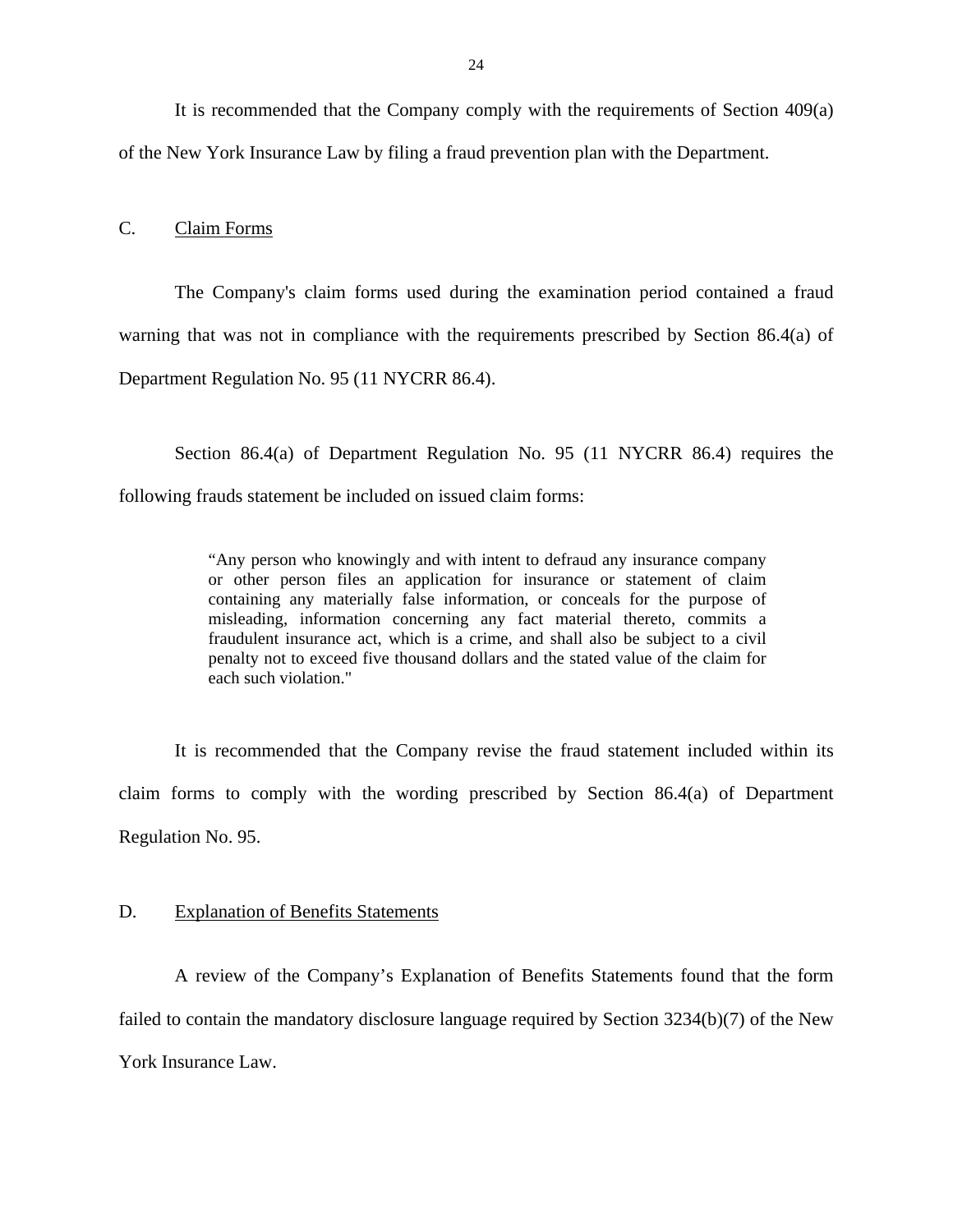Section 3234(b)(7) of the New York Insurance Law states:

"(b) The explanation of benefits form must include at least the following:

(7) …a notification that failure to comply with such requirements may lead to forfeiture of a consumer right to challenge a denial or rejection, even when a request for clarification has been made."

It is recommended that the Company comply with the requirements of Section 3234(b)(7) of the New York Insurance Law by including the mandatory disclosure language on its Explanation of Benefits forms.

A similar recommendation was made in the previous report on examination.

# E. Prompt Pay Law

A review of the Company's Prompt Pay Law compliance was performed by using a statistical sampling methodology, using the computer software program ACL.

For the purpose of this report, a "claim" is the total number of items submitted by a single provider on a single claim form, as reviewed and entered into the claims processing system. This claim may consist of various lines, procedures or service dates. It was possible, through the use of ACL, to match or "roll-up" all the procedures from a single claim into one item, which was the basis of the Department's statistical sample of claims or the sample unit.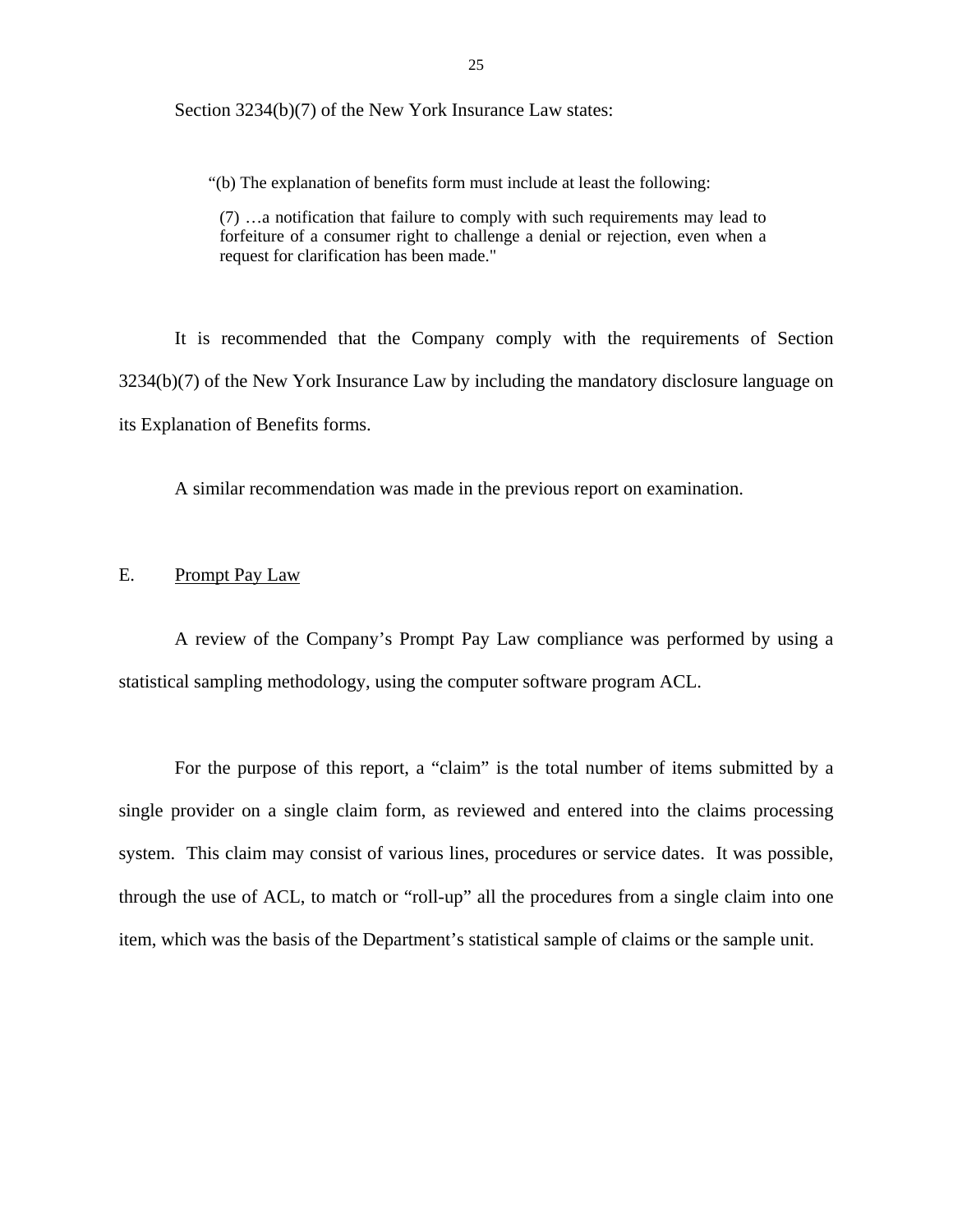New York Insurance Law Section 3224-a, "Standards for prompt, fair and equitable settlement of claims for health care and payments for health care services" ("Prompt Pay Law"), requires all insurers to pay undisputed claims within thirty days when received via the Internet or electronic mail or forty-five days when received by mail or facsimile.

Section 3224-a(a) of the New York Insurance Law states in part:

"…insurer …shall pay the claim to a policyholder …or make a payment to a …provider within thirty days of receipt of a claim…for services rendered that is transmitted via the internet or electronic mail, or forty-five days of receipt of a claim …for services rendered that is submitted by other means, such as paper or facsimile."

Section 3224-a(b) of the New York Insurance Law states in part:

"In a case where the obligation of an insurer …to pay a claim …is not reasonably clear …an insurer …shall …notify the policyholder, covered person or …provider in writing within thirty calendar days of the receipt of the claim:

- (1) that it is not obligated to pay the claim …stating the specific reasons why it is not liable; or
- (2) to request all additional information needed to determine liability to pay the claim…"

§ 3224-a(c) of the New York Insurance Law states in part that:

"…any insurer or organization or corporation that fails to adhere to the standards contained in this section shall be obligated to pay to the health care provider or person submitting the claim, in full settlement of the claim or bill for health care services, the amount of the claim or health care payment plus interest on the amount of such claim or health care payment of the greater of the rate equal to the rate set by the commissioner of taxation and finance for corporate taxes pursuant to paragraph one of subsection (e) of section one thousand ninety-six of the tax law or twelve percent per annum, to be computed from the date the claim or health care payment was required to be made. When the amount of interest due on such a claim is less than two dollars, an insurer or organization or corporation shall not be required to pay interest on such claim."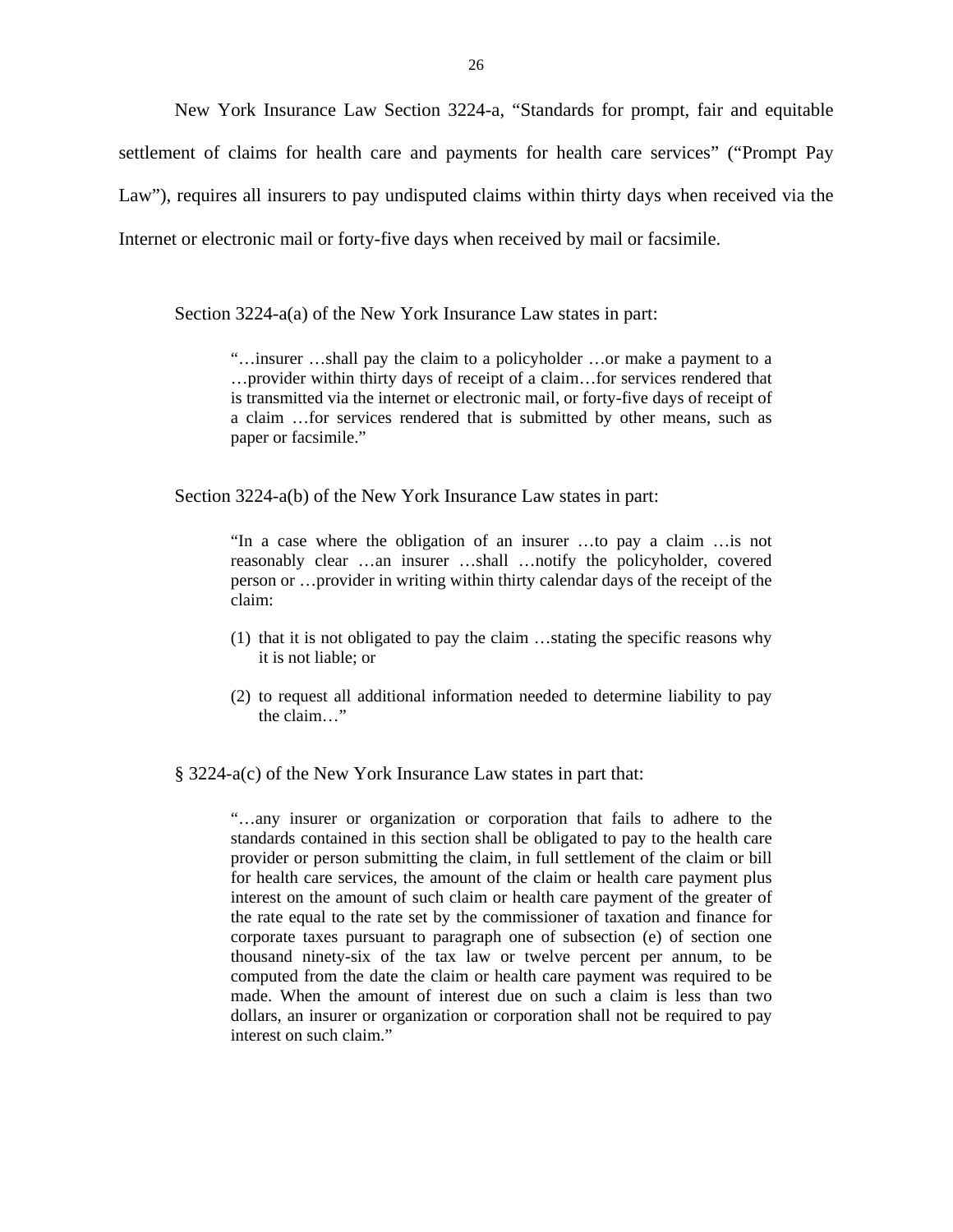The examination performed testing to determine the Company's compliance with the Prompt Pay Law. In order to accomplish this, a population consisting of all claims submitted between January 1, 2010 and December 31, 2010 that were not paid within the time frame(s) prescribed by Section 3224-a(a) of the New York Insurance Law were identified. The result of this process revealed that from the total population of 8,117 claims adjudicated in 2010, there were 136 electronic claims that took longer than 30 days to pay and 167 paper claims that took longer than 45 days to pay. The 136 electronic and 167 paper claims were selected to establish whether they were adjudicated in violation of the time frames prescribed by Section 3224-a(a) of the New York Insurance Law.

Of the 136 electronic claims adjudicated after 30 days of receipt, 62 of those claims were confirmed violations. Of the 167 paper claims adjudicated after 45 days of receipt, 62 of those claims were also confirmed violations.

It should be noted that the Section 3224-a(a) violations resulted mainly from the Company manually adjudicating claims from the previously mentioned Fortune 500 company's retirees with two dental policies and both were primary with no coordination of benefits. Given this unusual circumstance, the Company felt that it was acting in good faith by manually adjudicating these claims, which led to a delay in payments, and thus the Company did not pay any interest relative to such claims.

It is recommended that the Company take steps to ensure compliance with Section 3224-a(a) of the New York Insurance Law regarding the prompt payment of its claims.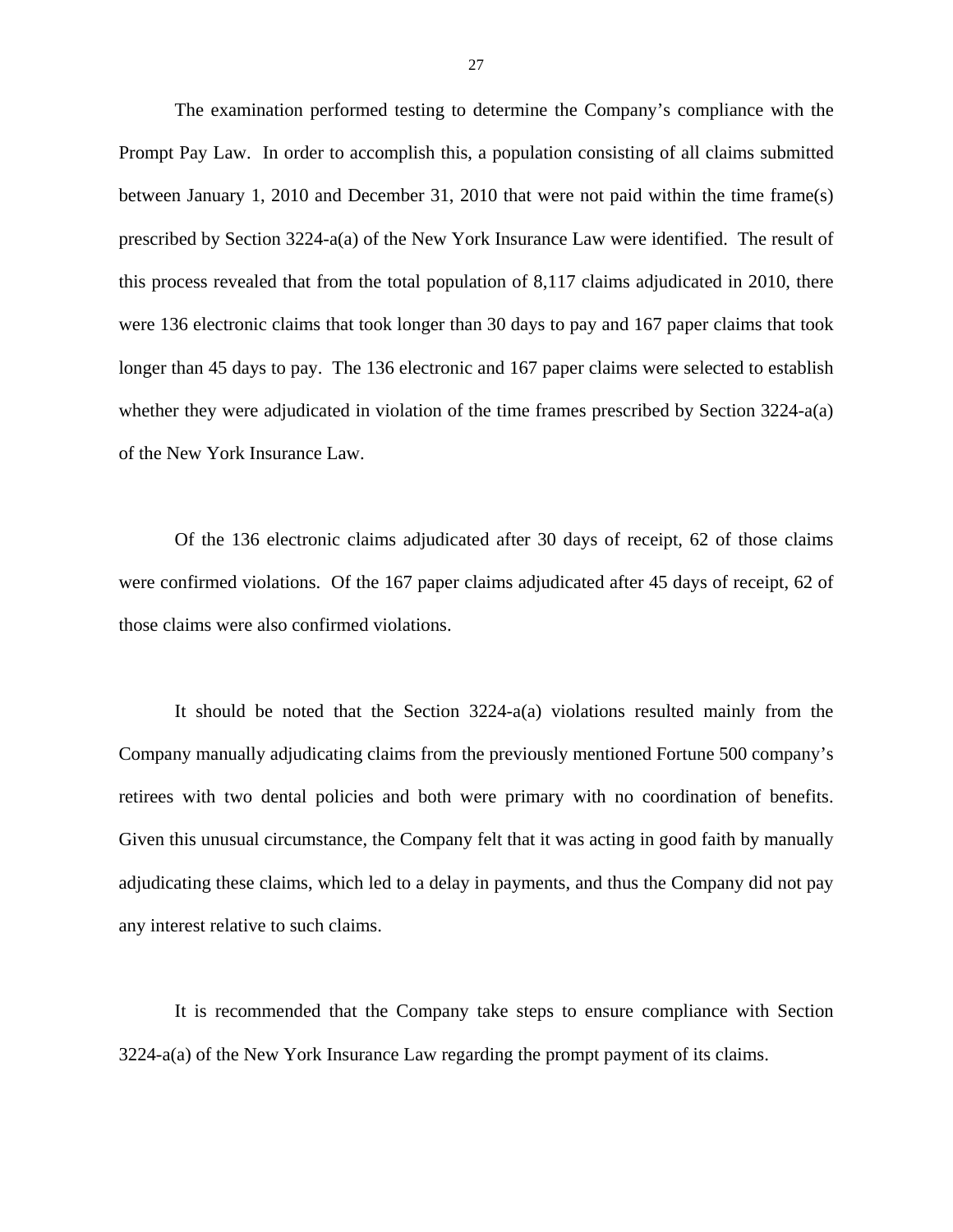It is also recommended that the Company review all claims not paid within the time frames prescribed by Section 3224-a(a) of the New York Insurance Law to determine whether any applicable interest is due and pay such interest, as required by Section 3224-a(c) of the New York Insurance Law.

Violations of Section 3224-a(b) of the New York Insurance Law were established through the isolation of all claims that took more than 30 days to deny or in cases where additional information was requested. The result of the examiner's analysis revealed a population of 217 possible violations. A sample of 167 claims was extracted from the population and reviewed. Of this sample, there were 42 confirmed violations.

| Total claim population                                       | 8,117  |
|--------------------------------------------------------------|--------|
| Population of claims adjudicated<br>after 30 days of receipt | 217    |
| Sample size                                                  | 167    |
| Number of claims with violations                             | 42     |
| Calculated violation rate                                    | 25.15% |
| Calculated claims in violation                               | 55     |

Summary of Violations of Section 3224-a(b) of the New York Insurance Law

It is recommended that the Company take steps to ensure compliance with Section 3224-a(b) of the New York Insurance Law regarding the denial of its claims.

A general claims adjudication review was also done. Using ACL, a sample of 50 claims was extracted from the total population of 8,117 claims adjudicated in 2010. There were no problem areas noted during the review.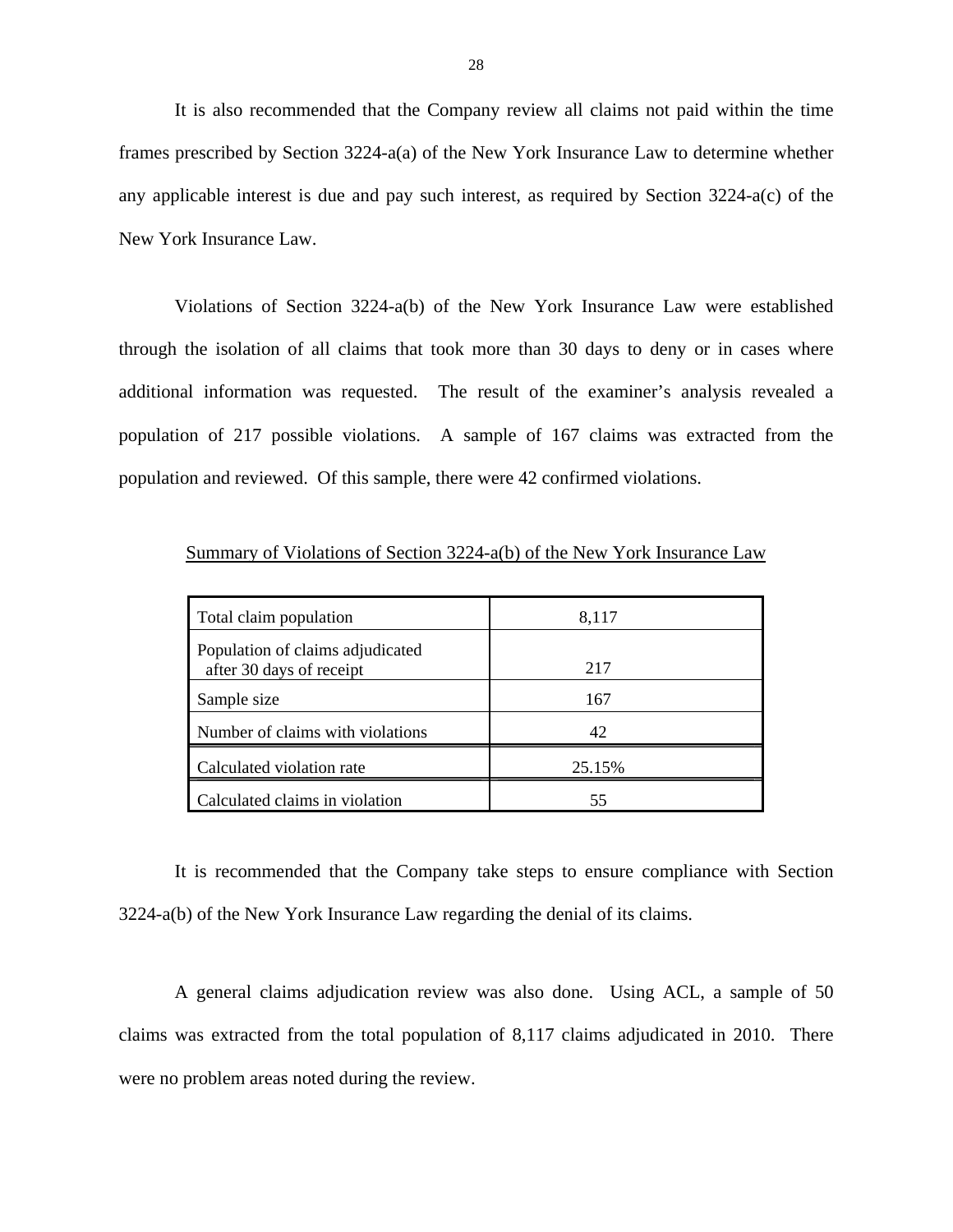# **6. COMPLIANCE WITH PRIOR REPORT ON EXAMINATION**

The prior report on examination as of December 31, 2006, contained the following five

(5) comments and recommendations (page number refers to the prior report on examination):

# **ITEM NO. PAGE NO.**

1. It is recommended that the Company ensure that conflict of 6 interest statements for directors and officers are completed and maintained on file.

*The Company has complied with this recommendation.* 

2. It is recommended that the Company comply with New York 18 Insurance Department Regulation 62 (11 NYCRR 52.40(e)) and discontinue the unapproved discounting and deviation of its filed rates with the Department.

*The Company has complied with this recommendation.* 

3. It is recommended that the Company comply with Section 18 3231(d) of the New York Insurance Law and file for approval the premium rates and policy forms used for individual insurance coverage issued to subscribers in 2007.

*The Company has complied with this recommendation.* 

4. It is recommended that the Company issue EOBs that include 21 all of the requisite information required by Section 3234(b) of the New York Insurance Law. Accordingly, subscribers will be properly informed of their appeal rights.

> *The Company has not fully complied with this recommendation as of the examination date. A similar recommendation is included within this report on examination.*

5. It is recommended that the Company submit to the Insurance 21 Department a utilization review program as required by Section 4901(a) of the New York State Insurance Law.

*The Company has complied with this recommendation.*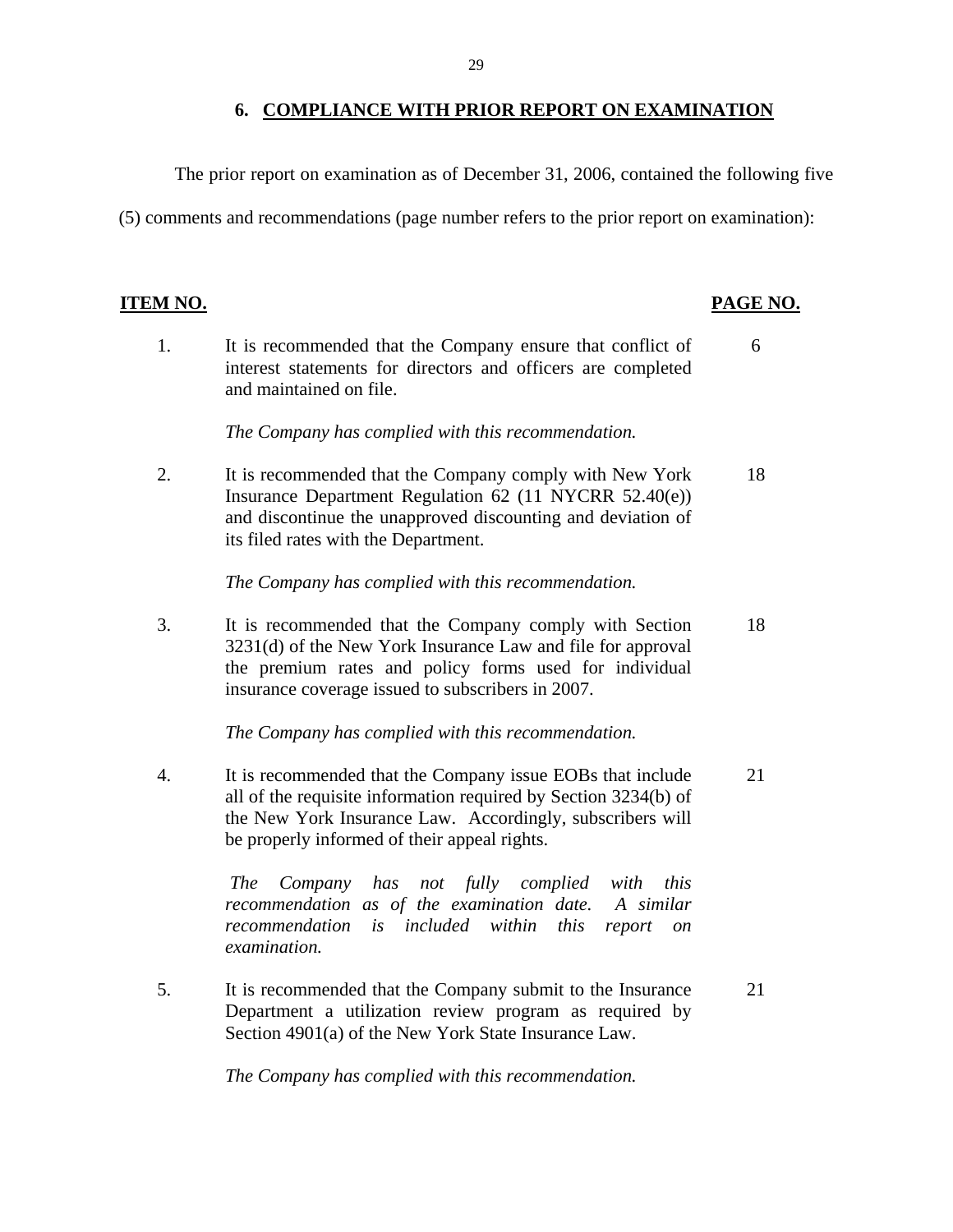# **7. SUMMARY OF COMMENTS AND RECOMMENDATIONS**

# **ITEM** PAGE NO.

# **Management and Controls**

- A. <u>Management and Controls</u><br>i. It is recommended that the Board of Directors of RHICNY 7 meet at least quarterly during each calendar year and that RHICNY amend its by-laws to reflect such requirement.
	- ii. It is recommended that the members of the Company's Board 8 of Directors attend at least one-half of the Company's Board meetings. Board members who are unable or unwilling to attend meetings consistently should resign or be replaced.

## **Enterprise Risk Management**

B. Enterprise Risk Management<br>It is recommended that the Company, separately or in 9 conjunction with members of its holding company system, adopt a formal ERM function that identifies, measures, aggregates, and manages risk exposures within predetermined tolerance levels, across all activities of the RHSC holding company enterprise.

# **Corporate Governance**

- C. Corporate Governance<br>
i. It is recommended that, with regard to the independence of 10 the internal audit function, the Company separately, or in conjunction with members of its holding company system adhere to the standards promulgated under Sections 1100.A1 and 1111 of the Institute of Internal Auditors' International Standards for the Professional Practice of Internal Auditing.
	- ii. It is recommended that the Company's key activities be 10 scoped into Internal Audit's review of key functional areas as determined necessary by the Company.
	- iii. It is recommended that the Board of Directors adopt written 11 procedures that require the Board to obtain annual certifications from either the manager of internal audit or independent CPA that the responsible officers have implemented procedures adopted by the Board, and from the Company's general counsel, a statement that the Company's current claims adjudication procedures, including those set forth in current claims manual, are in accordance with applicable New York State statutes, rules and regulations, as required by Department Circular Letter No. 9 (1999).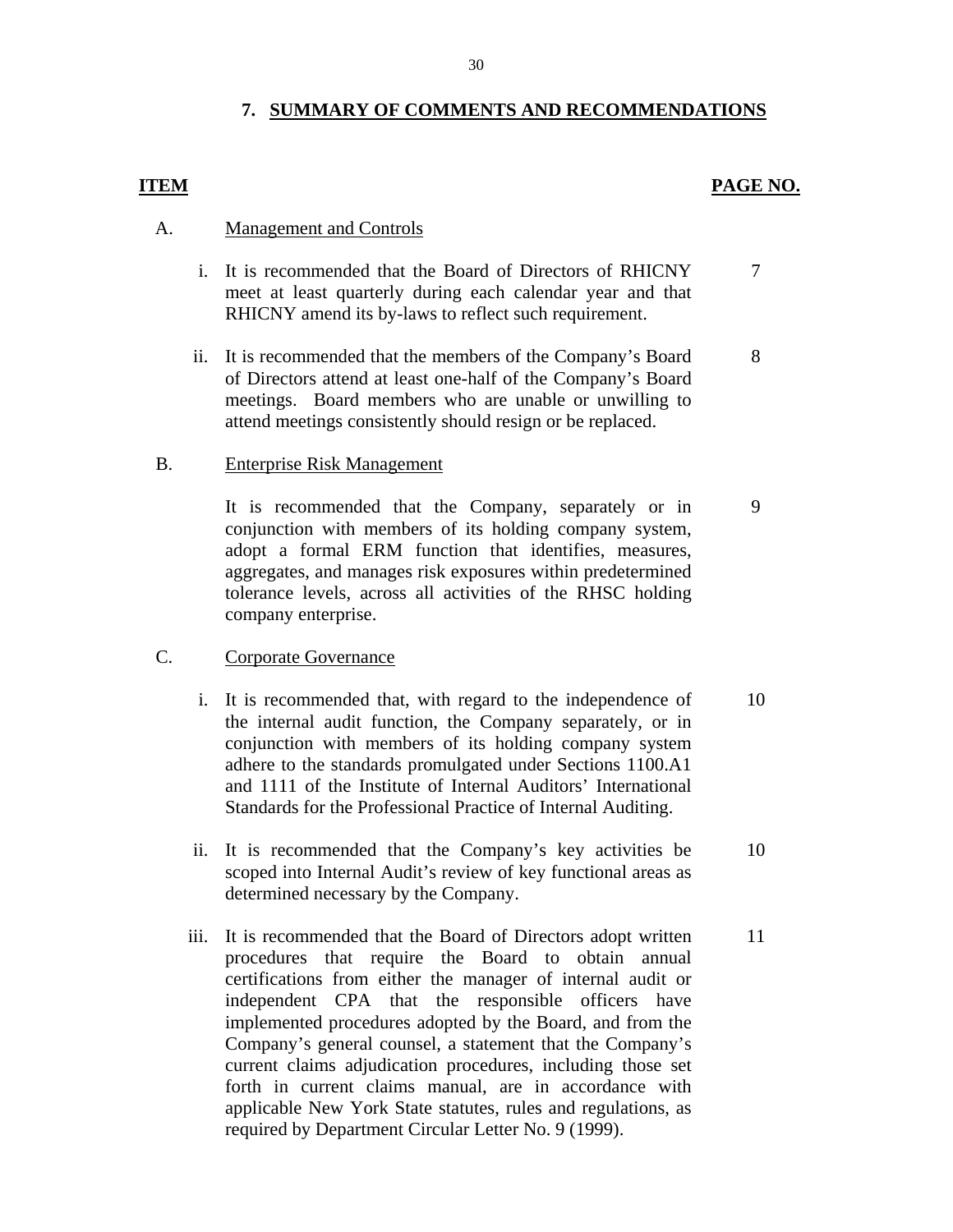iv. It is also recommended that the Company's Board of Directors obtain annual certifications from its third-party claims administrators that claims are being processed in accordance with the Company's current claims manual and applicable New York State statutes, rules and regulations, as required by Department Circular Letter No. 9 (1999). 11

# **Sales and Advertising**

D. Sales and Advertising<br>It is recommended that the Company comply with Section 215.9(c) of Department Regulation No. 34 by identifying the source of the statistics used within its advertisements. 23

# **Fraud Prevention Plan**

E. Fraud Prevention Plan<br>It is recommended that the Company comply with the requirements of Section 409(a) of the New York Insurance Law by filing a fraud prevention plan with the Department. 24

# Claim Forms

F. Claim Forms<br>It is recommended that the Company revise the fraud statement included within its claim forms to comply with the wording prescribed by Section 86.4(a) of Department Regulation No. 95. 24

# **Explanation of Benefits Statements**

G. Explanation of Benefits Statements<br>It is recommended that the Company comply with the requirements of Section 3234(b)(7) of the New York Insurance Law by including the mandatory disclosure language on its Explanation of Benefits forms. 25

# Prompt Pay Law

H. Prompt Pay Law<br>i. It is recommended that the Company take steps to ensure compliance with Section 3224-a(a) of the New York Insurance Law regarding the prompt payment of its claims. 27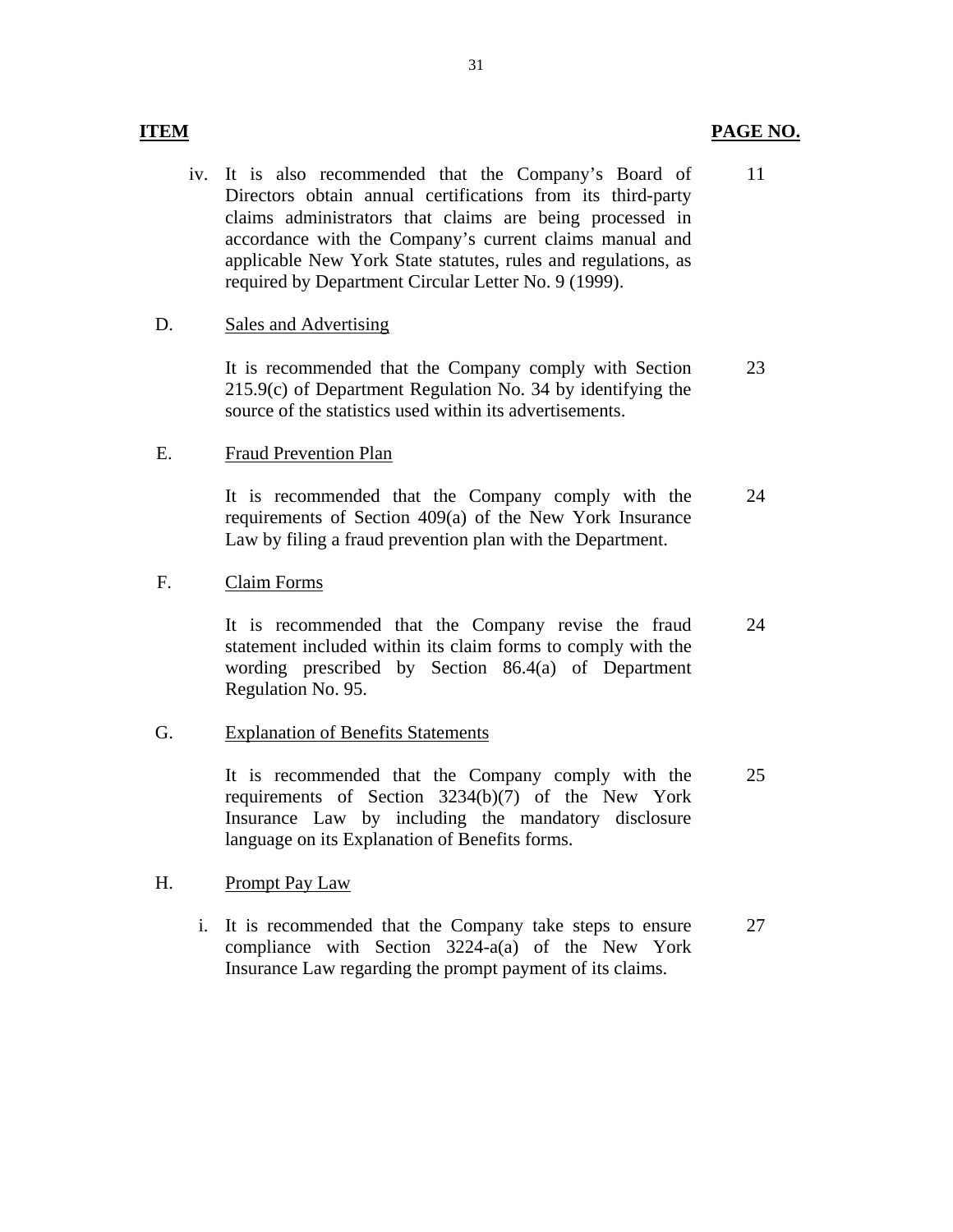# **ITEM PAGE NO.**

- ii. It is also recommended that the Company review all claims not paid within the time frames prescribed by Section 3224 a(a) of the New York Insurance Law to determine whether any applicable interest is due and pay such interest, as required by Section 3224-a(c) of the New York Insurance Law. 28
- iii. It is recommended that the Company take steps to ensure compliance with Section 3224-a(b) of the New York Insurance Law regarding the denial of its claims. 28